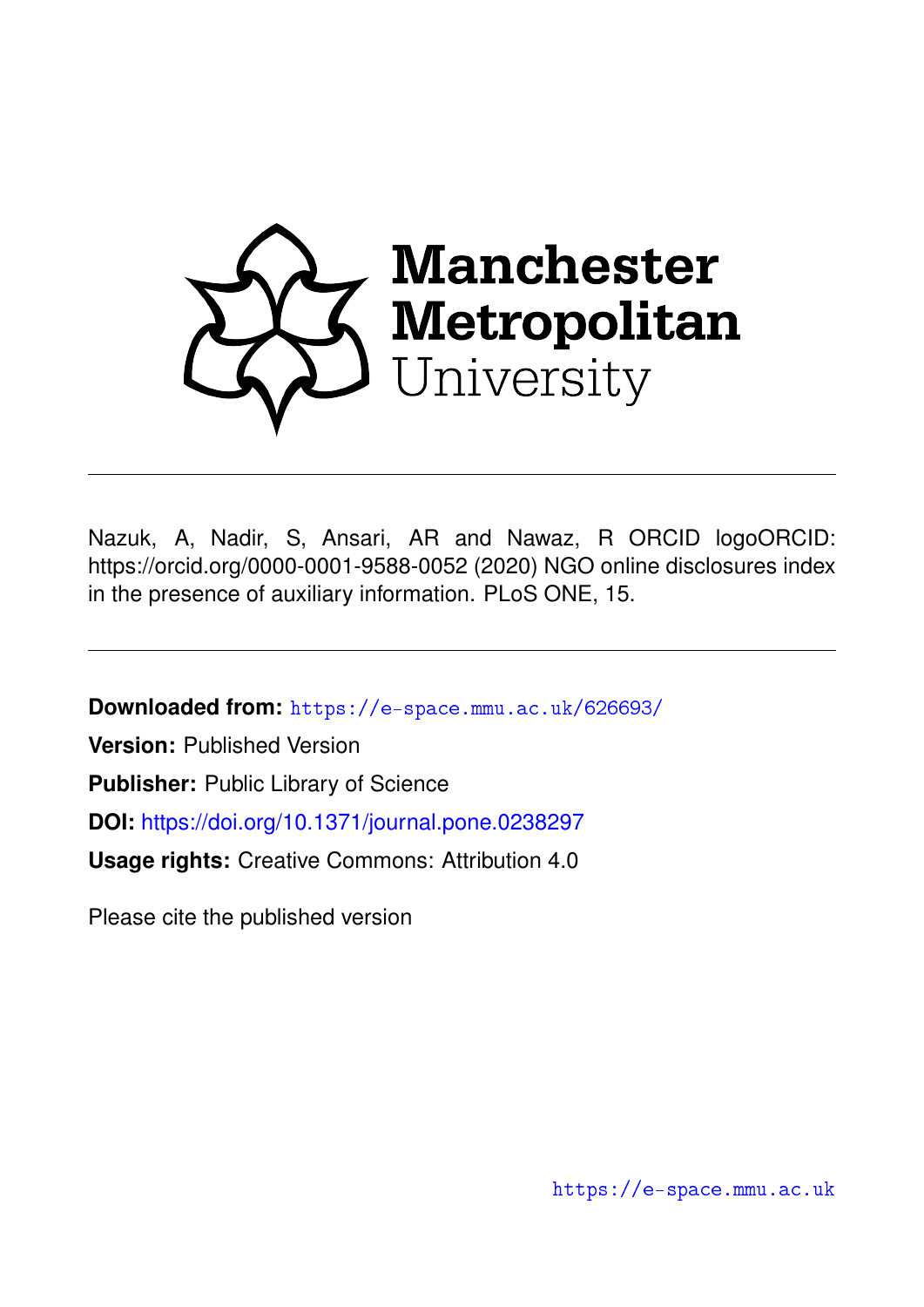

# **G** OPEN ACCESS

**Citation:** Nazuk A, Nadir S, Ansari AR, Nawaz R (2020) NGO online disclosures index in the presence of auxiliary information. PLoS ONE 15(9): e0238297. [https://doi.org/10.1371/journal.](https://doi.org/10.1371/journal.pone.0238297) [pone.0238297](https://doi.org/10.1371/journal.pone.0238297)

**Editor:** Baogui Xin, Shandong University of Science and Technology, CHINA

**Received:** December 11, 2019

**Accepted:** August 13, 2020

**Published:** September 15, 2020

**Copyright:** © 2020 Nazuk et al. This is an open access article distributed under the terms of the Creative Commons [Attribution](http://creativecommons.org/licenses/by/4.0/) License, which permits unrestricted use, distribution, and reproduction in any medium, provided the original author and source are credited.

**Data Availability Statement:** All relevant data are within the paper and supporting information files.

**Funding:** The authors received no specific funding for this work.

**Competing interests:** The authors have declared that no competing interests exist.

<span id="page-1-0"></span>RESEARCH ARTICLE

# NGO online disclosures index in the presence of auxiliary information

### $\frac{1}{2}$  **Ayesha Nazuk** $\mathbf{D}^{1\ast}$ **, Sadia Nadir** $\mathbf{D}^{2}$ **, Ali R. Ansari** $\mathbf{D}^{3}$ **, Raheel Nawaz** $^{4}$

**1** School of Social Sciences and Humanities (S3H), National University of Sciences and Technology (NUST), Islamabad, Pakistan, **2** Department of Mathematics and Statistics, Faculty of Engineering and Applied Sciences, Riphah International University, Islamabad, Pakistan, **3** Department of Mathematics & Natural Sciences, Centre for Applied Mathematics & Bioinformatics, Gulf University for Science & Technology, Kuwait City, Kuwait, **4** Department of Operations, Technology, Events and Hospitality Management, Manchester Metropolitan University, Manchester, United Kingdom

\* ayesha.nazuk@s3h.nust.edu.pk, spectacular\_iris@hotmail.com

# Abstract

This study highlights the need for analysis of online disclosure practices followed by nongovernmental organizations; furthermore, it justifies the crucial role of potential correlates of online disclosure practices followed by non-governmental organizations. We propose a novel index for analyzing the extent of online disclosure of non-governmental organizations (NGO). Using the information stored in an auxiliary variable, we propose a new estimator for gauging the average value of the proposed index. Our approach relies on the use of two factors: imperfect ranked-set sampling procedure to link the auxiliary variable with the study variable, and an NGO disclosure index under simple random sampling that uses information only about the study variable. Relative efficiency of the proposed index is compared with the conventional estimator for the population average under the imperfect ranked-set sampling scheme. Mathematical conditions required for retaining the efficiency of the proposed index, in comparison to the imperfect ranked set sampling estimator, are derived. Numerical scrutiny of the relative efficiency, in response to the input variables, indicates; if the variance of the NGO disclosure index is less than the variance of the estimator under imperfect ranked set sampling, then the proposed index is universally efficient compared to the estimator under imperfect ranked set sampling. If the condition on variances is unmet, even then the proposed estimator remains efficient if majority of the NGO share online data on the auxiliary variable. This work can facilitate nonprofit regulation in the countries where most of the non-governmental organizations maintain their websites.

# **I. Introduction**

Over the past two decades, substantial developments in communication and collaboration technologies have transformed the world into a digitally interlinked space. Most organizations use multiple digital platforms to communicate with internal and external stakeholders. However, the organizational website is often the primary source of information for external stake-holders. Taking a historic view, Friedman [\[1\]](#page-14-0) discussed the ten "flatteners" that have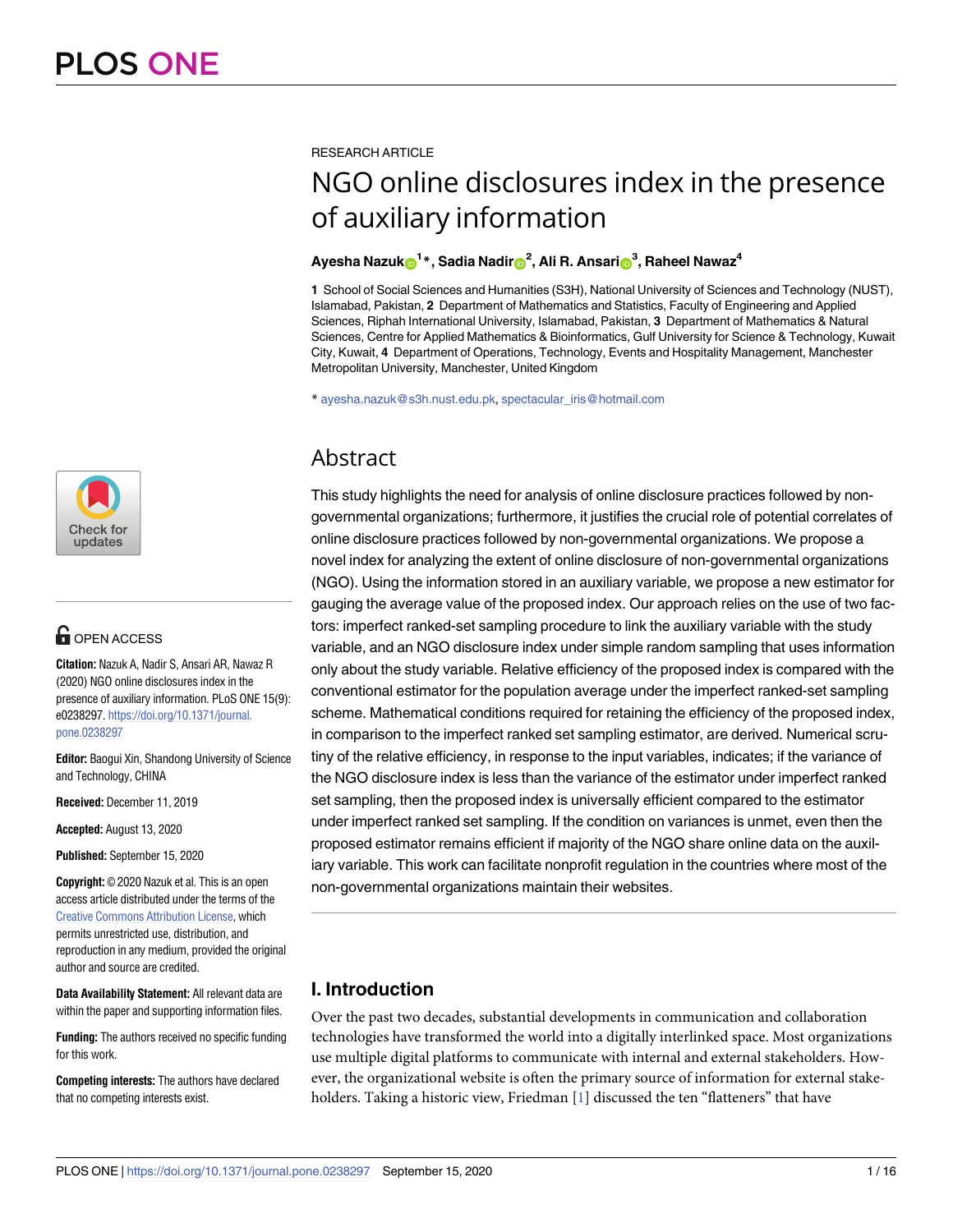<span id="page-2-0"></span>transformed our world: Collapse of the Berlin Wall in 1989, introduction of Netscape in 1995, workflow software (e.g., ProWorkflow, Nintex, and Dapulse), uploading information on the internet, offshoring, outsourcing, supply-chaining, insourcing, informing through search engines (e.g., Bing, and Google), wireless communication devices (which were highlighted as the "steroids"), and file-sharing tools [\[1](#page-14-0)]. Although Friedman [[1\]](#page-14-0) did not allude towards the accountability practices that organizations should adhere to; a cogent argument can be inferred that in such an interlinked world, transparent norms of sharing information will imply better accountability trends among the organizations [\[1\]](#page-14-0).

Kahneman [\[2\]](#page-14-0) discussed the idea that human beings are not always rational agents. He theoretically delineated the human decision-making process into two systems: System-I that takes quick decisions in urgent scenarios, and system-II that is invoked for reflective and complex decisionmaking. Non-governmental organizations (NGO) can shape public opinion by impressing upon both systems of human cognition. NGO can selectively prioritize the mention of certain topics on their websites; thereby, influencing the public through availability bias, i.e., the tendency of human beings to consider available information more important than the absent information.

This backdrop mandates the need for better accountability practices among NGO. Given that NGO are usually nonprofit organizations, their efficiency should be defined in terms of their capacity, and ability to achieve social goals in the thematic area that they are serving [\[3\]](#page-14-0). While globalization has become a cliché, the neologism "Global Administrative Law (GAL)" is probably a more specific term [\[4\]](#page-14-0). GAL purports the idea of global governance. Proponents of this notion assert that the world is one global administrative space; therefore, international regulatory institutions should monitor the economic, political, and social dynamics of individual states. They argue for trans-governmental regulatory paradigms through international organizations, respecting the interdependence of key domains of security, economic and social development, intellectual property rights, and analysis and regulation of human inter-country migrations. In the words of Kingsbury [[5\]](#page-14-0) GAL is explained as follows;

*"The term 'law' in GAL means a 'body of rules'*, *which in this case regulate international organizations*, *global hybrid public-private or genuinely private institutions exercising public functions*, *states and both transnational and domestic civil societies"* [[5\]](#page-14-0).

GAL encompasses governance and administrative issues of the entire world, interweaving aforementioned issues at national, international, transnational, and domestic levels. GAL is a cosmopolitan approach of governance that perceives the world as a global constituency; therefore, it advocates the idea of international accountability standards that organizations should follow [\[6](#page-14-0)]. While the cosmopolitan school of thought is yet to arrive at a consensus in terms of the optimum paradigms for the institutionalization of accountability mechanisms for such an interdependent version of the world, they emphasize the need to give weight to the representations of NGO in global administrative space [\[6\]](#page-14-0). The ideas purported by the cosmopolitans have not gone unheeded; examples of involvement of NGO in the world affairs are numerous, such as NGO representation in the platform for addressing the complaints regarding projects funded by the World Bank [[6](#page-14-0)]. A more specific example is the World Bank Inspection Panel that analyzes the provision of the most basic needs of the world; it has representation in the Codex-Alimentarius Commission which supports food legislation of the world [[6\]](#page-14-0). The commitment of the World Trade Organization (WTO) towards the importance of NGO is manifested in the article V.2 of the Marrakesh agreement, which states that NGO can participate directly in the WTO negotiations for the purpose of transparency and consultative deliberations [\[7](#page-14-0)]. The WTO Decision WT/L/162 states that the WTO agreements should be analyzed by the WTO Secretariat in consultation with NGO to maximize transparency [[8\]](#page-14-0).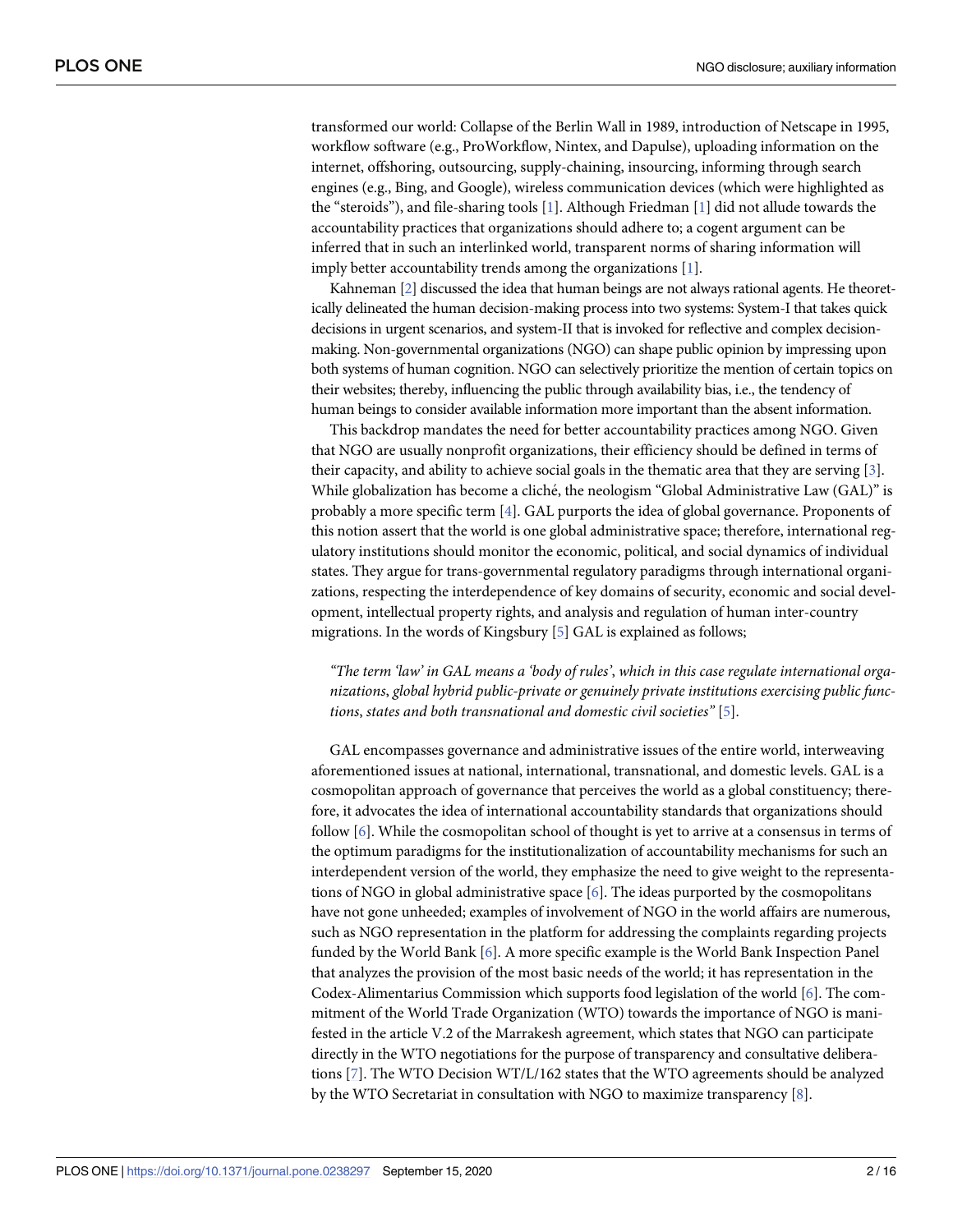<span id="page-3-0"></span>Building on the idea of a global administrative space, researchers have analyzed similarities and dissimilarities in the accountability paradigms of different countries. Nazuk [[9\]](#page-14-0) conducted an inquiry into the accountability practices followed in different countries. By analyzing a web-survey of 19 countries (from all human-inhabited continents), they checked three traits that support the accountability paradigm of NGO; the traits were, existence of a regulatory authority for NGO, existence of an independent NGO watchdog, and provision of a search-tab on the website of the aforementioned regulatory authority. They concluded that the performance of NGO from Europe and North America was the best, while the NGO from Asia and Africa performed worst, indicating a positive correlation between income group and the three aforementioned traits [[9\]](#page-14-0). Out of 19 countries considered by Nazuk [\[9](#page-14-0)], the best performing trait was the existence of an NGO regulatory body, followed by the existence of search-tab on the website of the NGO regulatory body. The worst performance trait was the existence of an NGO watchdog body. More specifically, 89.5% of the sampled countries had NGO regulatory bodies, 63.2% had search-tabs on the websites of their NGO regulatory bodies, while only 31.6% had an independent NGO watchdog [[9](#page-14-0)]. In the absence of either an NGO watchdog or an NGO sector regulatory body, the importance of independent evaluation of NGO' websites is even more pronounced.

Many researchers have highlighted the importance of a registered website of an NGO [[3](#page-14-0), [10–12](#page-15-0)]. An NGO is mainly accountable in three forms: upward accountability, downward accountability, and internal accountability. Downward accountability focuses on efficient flow of information towards the NGO's beneficiaries; internal accountability focuses on efficient flow of information within an organization; and upward accountability focuses on meeting information demands of donors, the host/funding government, and the government of the country where the NGO is operating  $[13, 14]$  $[13, 14]$  $[13, 14]$ . With the help of its website, an NGO can share crucial data, meeting the demands for the various aspects of accountability [\[15–17](#page-15-0)]. Online dissemination of accountability related information can provide opportunities for mutual information exchange between stakeholders, e.g., via a typical tool like a public blog on the NGO's website [\[18\]](#page-15-0). It has been previously shown that the public is interested in understanding the impact of the nonprofit sector; for instance, Voitkane & Jakusonoka [[19](#page-15-0)] analyzed the voluntary disclosure of financial information on the websites of public benefit organizations in Latvia. Despite the fact that 47% of the respondents in their survey showed interest in retrieving online information through an organization's website, only 22% of the organizations share financial data [\[19\]](#page-15-0). Realizing the importance of the internet as an online tool for dissemination of information, researchers have designed indices to monitor the quality of information shared online by the NGO. Boire and Prakash [\[20\]](#page-15-0) designed a 7-dimensional accountability index that can be used to evaluate the online disclosure practices followed by the NGO working in the USA. The aforementioned dimensions are as follows: beneficiary responsibility (4 elements), codes and standards (6 elements), employment responsibility (5 elements), environmental responsibility (4 elements), financial responsibility towards donors (10 elements), public responsibility (6 elements), and supplier responsibility (4 elements). Do, Davey & Coy [\[21\]](#page-15-0) analyzed the quality of information shared by organizations in South Korea, through the Local E-government Accountability (LEGA) index. They considered three dimensions to construct the LEGA index: quality of general disclosures, intensity of financial information, and quality of the website as an online tool for accountability.

Developed countries often have more stringent legislation to circumvent information asymmetries in the nonprofit sector. For example, the NGO in the USA, except for faith-based nonprofits, can only claim exemption from tax, if they submit IRS form 990 to the Internal Revenue Services (US Department of Treasury; Title 26, section 501(c) of the Internal Revenue Code, is applicable for NGO working in USA) [\[22\]](#page-15-0). Therefore, submitting the IRS form 990 to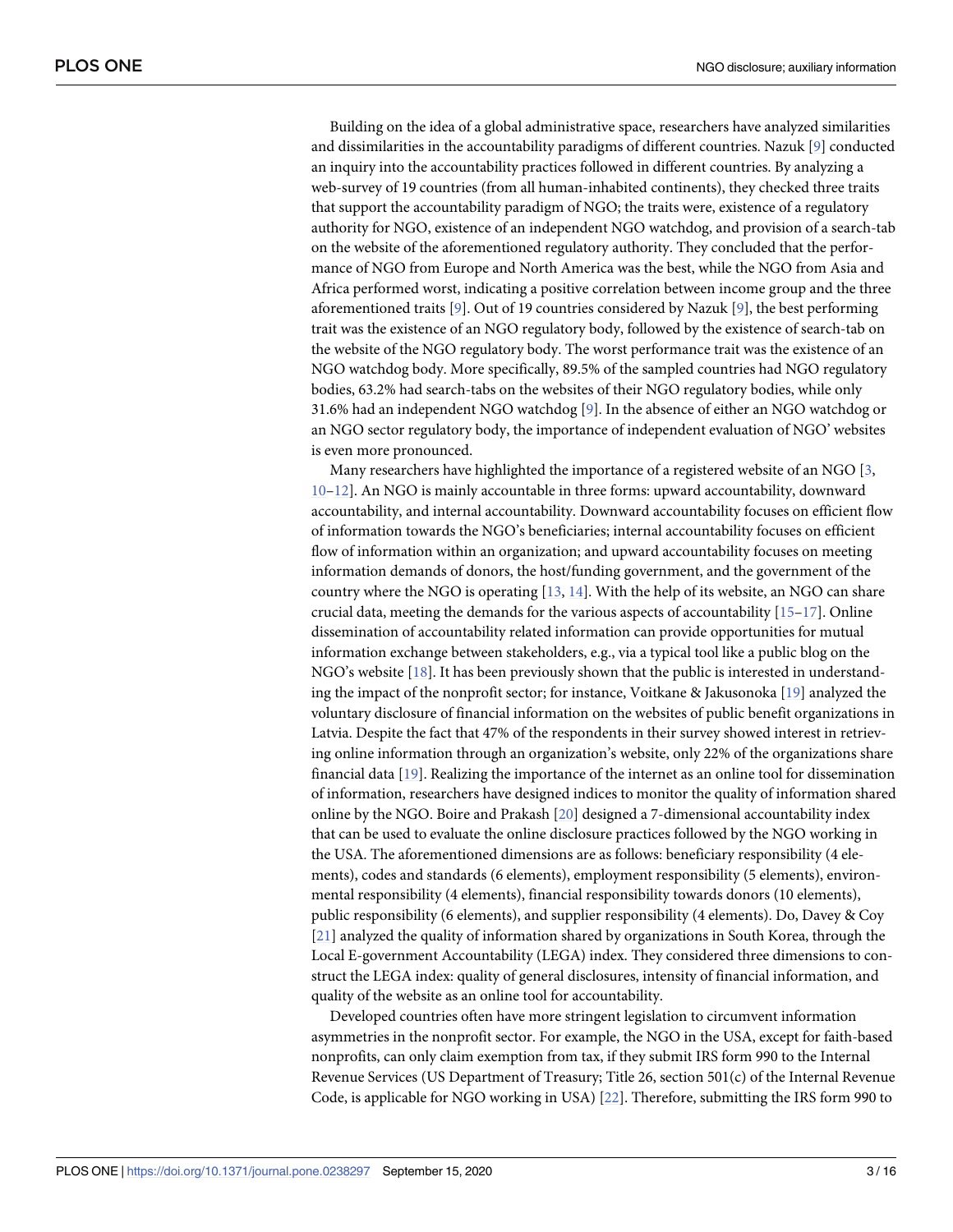<span id="page-4-0"></span>the Internal Revenue Services is a mandatory action for NGO working in USA. This ensures that NGO share crucial information, for instance, total liabilities, total assets, information on donations of more than \$25,000─ in non-cash form, contributions of historical treasures or similar assets, list of all current and previous employees along with data of their annual salaries, members of the board of directors, and list of contractors. Stakeholders can obtain any NGO's IRS form 990 directly from the Internal Revenue Services [[23\]](#page-15-0) or download it from charity watchdogs working in the USA, such as Guidestar and Pro Publica [[24](#page-15-0), [25](#page-15-0)]. Charity Services regulates the NGO working in New Zealand; its website includes an interactive clickable map through which the public can stay abreast of live statistics about the charities working in different particular areas of the country, users can search for a charity by its name, street address, and registration number [\[26\]](#page-15-0). All charities working in New Zealand are required to submit annual returns data, performance report, and financial data to Charity Services. Moreover, Charity Services conducts a holistic audit of the charities that are registered with it; the audit process encompasses all the organizational phases, for instance, the form ISA (NZ) 265 pertains to analyzing the internal communication efficiency of those entrusted with governance, and management of the charity; the form ISA (NZ) 710 pertains to comparative temporal audit of financial statements [[27](#page-15-0)].

Auxiliary information, such as total revenue and number of branches of an NGO, is linked with their online disclosure practices. Researchers have empirically shown that larger NGO are more likely to disclose (on their websites) rich information encompassing various dimensions of accountability  $[6, 28, 29]$  $[6, 28, 29]$  $[6, 28, 29]$  $[6, 28, 29]$  $[6, 28, 29]$ . Having established that auxiliary information can play an important role in explaining the information culture of NGO in the cyberspace, we took inspiration from two groups of researchers: those who discussed estimators for population mean in the presence of auxiliary information [\[30–](#page-15-0)[37](#page-16-0)], and those who made use of auxiliary information in ranked set sampling schemes [\[38–41](#page-16-0)].

This study highlights the importance of the organizational websites, as a tool for better accountability. Our approach capitalizes on the observation that many NGO share data about an auxiliary variable i.e., total revenue; therefore, incorporating the data of total revenue, a new index is proposed to analyze the online disclosure practices of non-governmental organizations. While several applications of imperfect ranked-set sampling scheme can be found in research literature, we present a novel application of this sampling scheme for monitoring the quality of information shared online by the non-governmental organizations.

#### **II. Materials and methods**

We propose a new estimator for analyzing the online disclosure practices of non-governmental organizations; the proposed index makes use of the information stored in an auxiliary variable. For online disclosure scores, we follow the NGO disclosure index constructed by Nazuk & Shabbir [[16](#page-15-0)], which comprises three dimensions of online accountability: usability, content, and communication. From here on we shall refer to the index proposed by Nazuk & Shabbir [\[16\]](#page-15-0) as NDI. The first dimension of NDI is the website's usability, implying that the website content should be user-friendly and purposefully clear, for instance, a clickable link that routes to specific sections of websites, such as a clickable link labeled, "International Linkages". Nazuk & Shabbir [\[16](#page-15-0)] defined 11 elements of usability: home page length, click ability, external links to international organizations, external links to local organizations, search tab, availability of website in more than one languages, site map, and the four WCAG2 [[42](#page-16-0)] criteria i.e., perceivability, understandability, operability, and robustness.

*"Good usability is when we use something almost or completely without noticing that we are* using an interface to do the thing we want to do (e.g., boxes of fruit juice with those nice plastic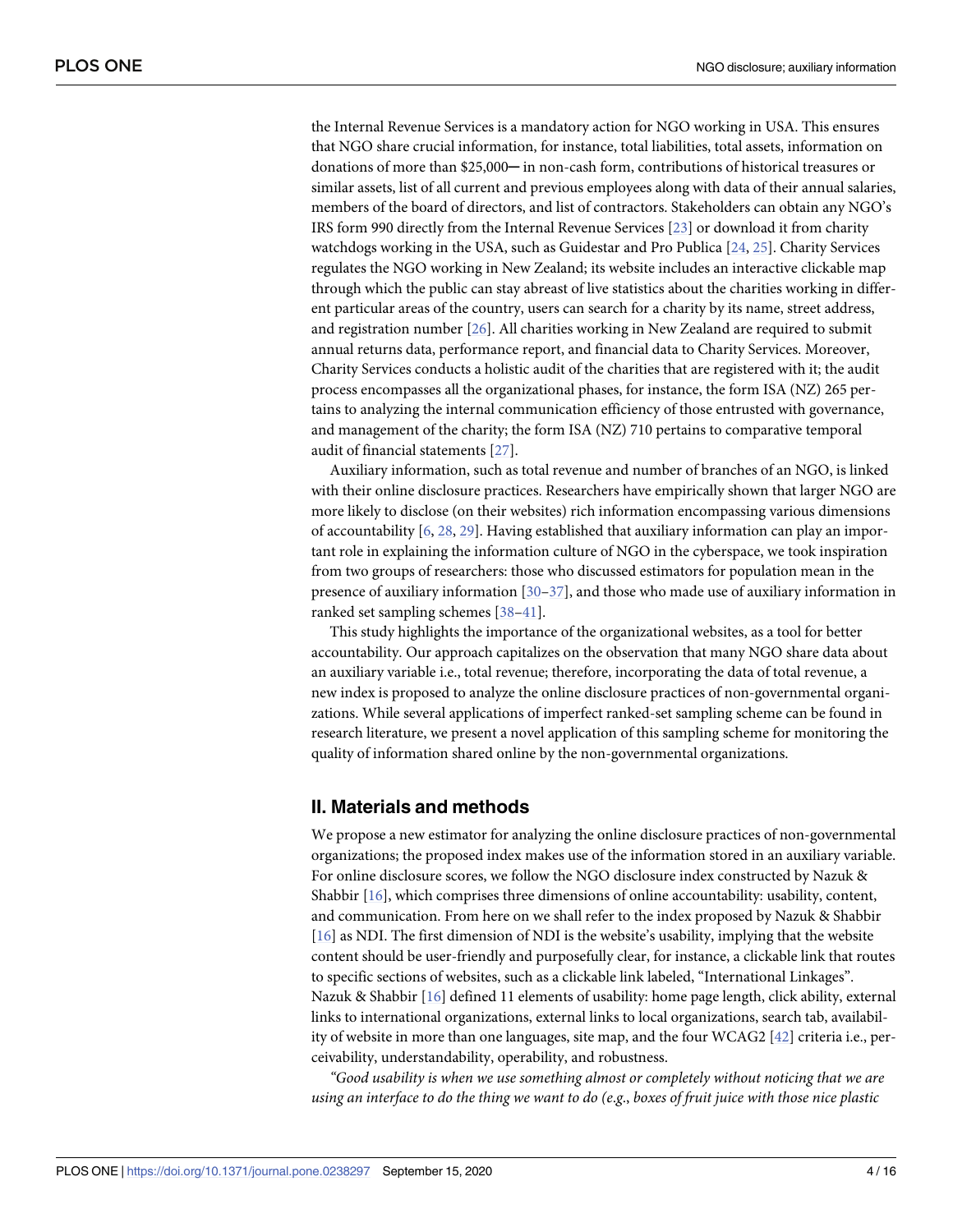<span id="page-5-0"></span>lids). If we do notice the interface, it might be to register the pleasure of using that interface. Poor *usability is when we get frustrated and the method/interface seems to be a barrier*, *stopping us* from making progress (e.g., a friend gives you a lift in to get out, almost always a problem to do *quickly and effectively)"* [\[43\]](#page-16-0).

The second dimension of NDI is the (website) content. Effective website content ensures that stakeholders who visit the website are actively engaged; therefore, NGO should ensure that the website has no irrelevant content and is regularly updated. If the website content is not efficiently curated, then there is an exponential decrease in the probability of a visitor using the website [[44](#page-16-0)]. Nazuk & Shabbir [\[16\]](#page-15-0) included 32 elements of content: information about the website developer(s), information about copyrights, address of NGO's nationwide office, mission statement, NGO's strategic plan and goals, NGO's background information, an active link for donations, information about past projects spearheaded by the NGO, list of programs, information about opportunities for volunteering, data about jobs and online jobs' portal, office location shown on a geographic information system, FAQs (frequently asked questions), calendar of events, use of media to apprise the users about the NGO, measures used to evaluate its performance, audited financial statements, annual reports, privacy policy, members of BOD (board of directors), minutes of BOD meeting(s), contact directory listing the employees, method to apply for membership/services/programs, community updates, newsletter(s), procedure for submitting feedback, NGO's registration number, statistical proofs of performance, NGO bylaws, information about the law under which it is registered, information about certification & awards, physical addresses of branches operating in Pakistan.

The third dimension of NDI is the website's quality of communication, which has three elements: link to social networking sites, a blog, and profiling of surveys conducted for employees and beneficiaries.

Each element can be given a score from 0 to 3, depending upon the quality of disclosures, for instance, for the dimension of "content", if no annual report is shared, then a zero score is awarded to the element "annual reports"; if only the latest annual report is shared (while the age of NGO is greater than one), then the score is 1.5; and if full archives of annual reports is available, then the score is 3.

This study offers significant improvement in the index proposed by Nazuk & Shabbir [[16](#page-15-0)] by incorporating vital information from the NGO website. An additional advantage of the proposed methodology is the use of ranked set sampling that has better performance than the simple random sampling [[38–41\]](#page-16-0); Nazuk & Shabbir [[16](#page-15-0)] used simple random sampling. Suppose that [(100)(*ϖ*)]% NGO share online information on all the elements of the three dimensions of NDI, while [(100)(1−*ϖ*)]% NGO share information on these dimensions and total revenue, then we propose the following estimator for the mean score of online disclosure index for NGO; from hereon we shall refer it as NDIA (NGO Disclosure Index under Auxiliary Information; mathematically expressed as  $\hat{\mu}_{NGO,Disclass}$ ). It has been observed that some NGO share auxiliary information on their websites; such information may include total revenue. Imperfect ranked set sampling is used as we can rank the NGO according to the auxiliary information; literature indicates that imperfect ranked set sampling is more efficient than the simple random sampling [[38](#page-16-0)–[41](#page-16-0)]. By doing so, we are ranking the NGO with minimal calculations; we only need to note that value of the auxiliary variable.

$$
\hat{\mu}_{NGO.Disclosure} = \varpi \hat{\mu}_{NDI} + (1 - \varpi) \hat{\mu}_{IRS},
$$
\n(1)

where 
$$
\begin{aligned} \hat{\mu}_{NDI} &= w_1 \hat{\mu}_{Usability} + w_2 \hat{\mu}_{Content} \\ &+ (1 - w_1 - w_2) \hat{\mu}_{communication} \end{aligned} \tag{2}
$$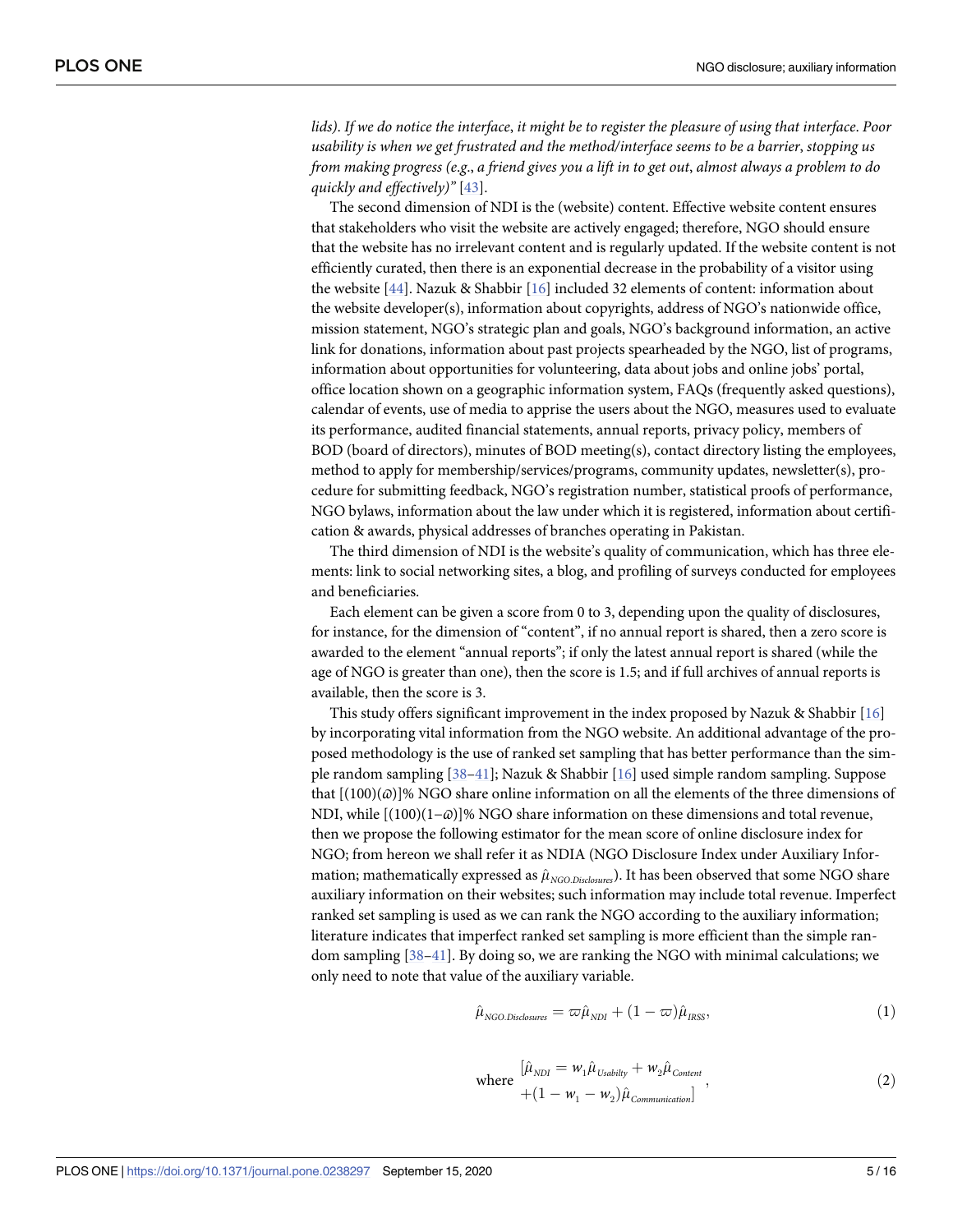<span id="page-6-0"></span>Nazuk and Shabbir [\[16\]](#page-15-0) derived the optimum values of  $w_1$  and  $w_2$ , the optimum values are given in Eq  $(3)$ .

$$
W_{1} = \frac{1}{1 + \frac{V(X_{U})[V(X_{C}) + V(X_{Com})]}{V(X_{C})V(X_{Com})}},
$$
  
\n
$$
V(X_{k}) = p_{k}q_{k}; X_{k} \sim Binomial(p_{k}), k = U, C, Com,
$$
  
\n
$$
W_{2} = \frac{1}{1 + \frac{V(X_{C})[V(X_{U}) + V(X_{Com})]}{V(X_{U})V(X_{Com})}}.
$$
\n(3)

Numerical values of these weights are dependent upon the probabilities of NGO meeting the threshold values of usability, content, and communication; these thresholds can be taken from a study conducted in a similar environment. For instance, Denmark and Finland follow restrictive regulatory style of NGO regulation, macro-institutions follow corporatism; therefore, if a study conducted in Finland finds that the usability score for NGO' websites is 15, then we can use  $p_U = (Usability Score \ge 15)$ , for Denmark, so, if 30% of the NGO in Denmark score at least 15 on usability then  $p_U = 0.3$  [\[22\]](#page-15-0). Another approach proposed by Nazuk [\[9\]](#page-14-0), is to use sample average of score on each dimension as an estimate of the thresholds i.e., if the average score of usability is 2, then we can use it as an estimate of the threshold for usability. The optimum variance of  $\hat{\mu}_{NDI}$  is given by the equation;

$$
V(\hat{\mu}_{NDl})_{opt} = \left\{ \frac{1}{1 + \frac{V(X_U)[V(X_C) + V(X_{Com})]}{V(X_C)V(X_{Com})}} \right\}^2 V(X_U) + \left\{ \frac{1}{1 + \frac{V(X_C)[V(X_U) + V(X_{Com})]}{V(X_U)V(X_{Com})}} \right\}^2 V(X_C) + \dots
$$
  
.... + 
$$
\left[ 1 - \left\{ \frac{1}{1 + \frac{V(X_U)[V(X_C) + V(X_{Com})]}{V(X_U)V(X_{Com})}} \right\} - \left\{ \frac{1}{1 + \frac{V(X_C)[V(X_U) + V(X_{Com})]}{V(X_U)V(X_{Com})}} \right\}^2 V(X_{Com}) \right\}^2 V(X_{Com})
$$
(4)

Having discussed the procedure for calculation of  $\hat{\mu}_{NDI}$ , we now proceed to the procedure for computing  $\hat{\mu}_{RSS}$  i.e., the estimated average online disclosure score derived through the imperfect ranked set sampling scheme; using total revenue as the auxiliary variable. To calculate  $\hat{\mu}_{\text{RSS}}$  we propose the procedure explained below;

- 1. (a) Draw a random sample of *m* NGO; rank these NGO in accordance of their total revenues. (b) For the NGO with minimum value of total revenue, calculate the value of NDI by using Eqs  $(2)$  $(2)$  and  $(3)$ .
- 2. Repeat (1) (a), for the NGO with the second minimum value of total revenue calculate the value of NDI by using Eqs  $(2)$  and  $(3)$ .
- 3. Repeat step (1) and (2) *r* times to complete *r* cycles of the imperfect ranked set sampling scheme. This procedure generates a sample of size *n*, where *n* = *mr*.
- 4. Let  $X_{i(im)[j]}$  represents the value of NDI on the  $i^{th}$  measured NGO with rank  $j$  i.e., NGO with  $j^{th}$  smallest value of total revenue,  $j = 1, 2, \ldots r$ , and  $r$  represents the cycle number. An illustration of the  $1<sup>st</sup>$  cycle of this procedure is given in [Table](#page-7-0) 1.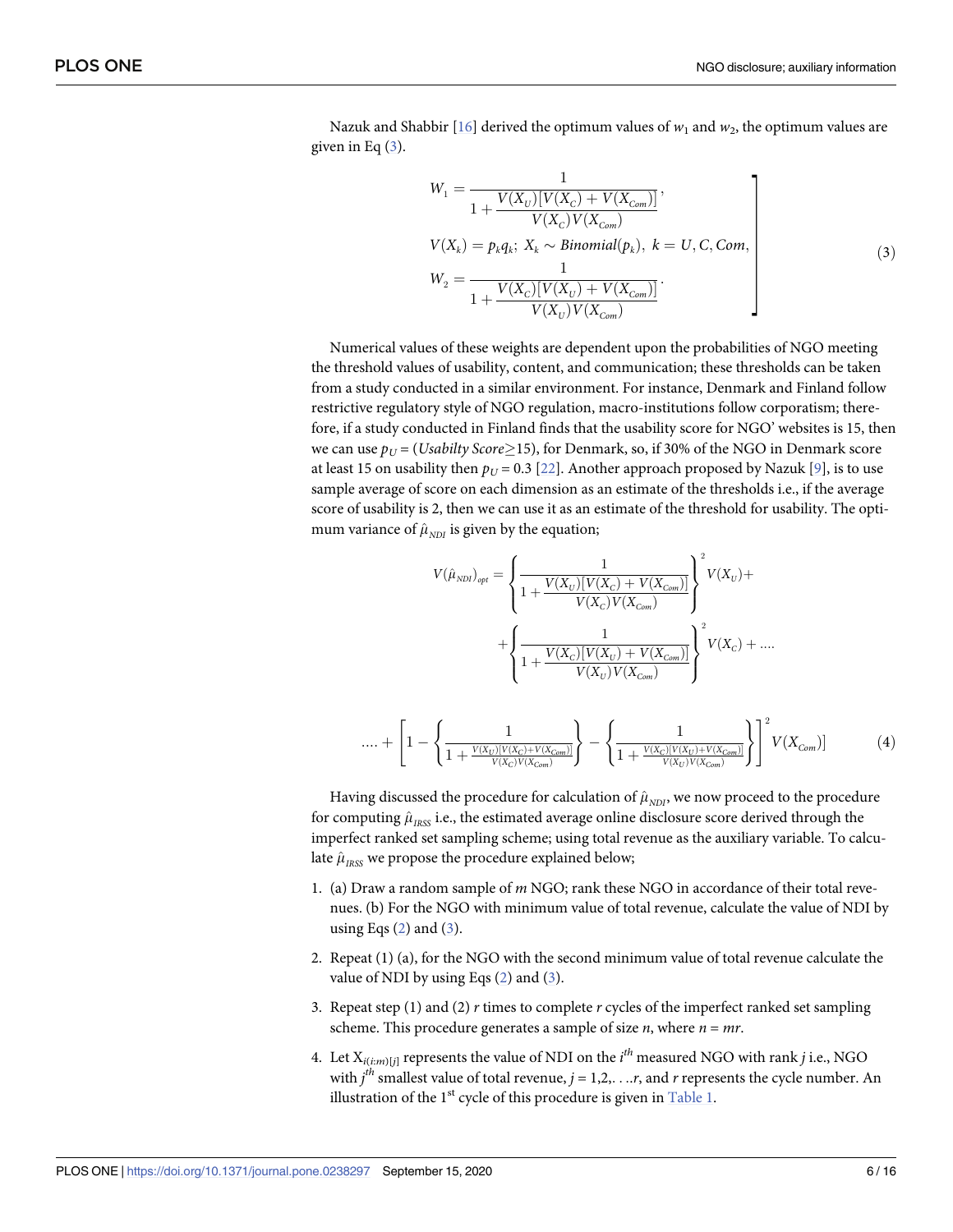| Set 2           | Set 3                              | Set m                              |                                  |  |  |  |  |
|-----------------|------------------------------------|------------------------------------|----------------------------------|--|--|--|--|
|                 |                                    |                                    |                                  |  |  |  |  |
| $X_{2(2:m)[1]}$ | $X_{3(2:m)[1]}$                    | $X_{m(m:m)[1]}$                    |                                  |  |  |  |  |
|                 |                                    |                                    |                                  |  |  |  |  |
|                 | $\cdot$                            |                                    |                                  |  |  |  |  |
|                 |                                    |                                    |                                  |  |  |  |  |
|                 | $X_{1(2:m)[1]}$<br>$X_{m(2:m)[1]}$ | $X_{1(3:m)[1]}$<br>$X_{3(m:7)[1]}$ | $X_{1(m:7)[1]}$<br>$X_{m(m)[1]}$ |  |  |  |  |

<span id="page-7-0"></span>**[Table](#page-6-0) 1. Sample layout of 1st cycle of imperfect ranked set sampling procedure.**

The variance expression for  $\hat{\mu}_{\text{IRS}}$  is given below.

$$
V(\hat{\mu}_{RSS}) = V\left(\frac{1}{mr}\sum_{i=1}^{m}\sum_{j=1}^{r}Y_{i(i:m)[j]}\right) = \frac{1}{(mr)^{2}}\sum_{j=1}^{r}\sum_{i=1}^{m}V\left(\mu_{Y} + \frac{\rho_{XY}\sigma_{Y}}{\sigma_{X}}(X_{i(i:m)[j]} - \mu_{X}) + \varepsilon_{ij}\right)
$$
  

$$
V(\hat{\mu}_{RSS}) = \frac{1}{m^{2}r}\sum_{i=1}^{m}V_{X}E_{Y/X}\left[\left(\mu_{Y} + \frac{\rho_{XY}\sigma_{Y}}{\sigma_{X}}(X_{i(i:m)[j]} - \mu_{X}) + \varepsilon_{ij}\right)\right]
$$
  

$$
+ \frac{1}{m^{2}r}\sum_{i=1}^{m}E_{X}V_{Y/X}\left[\left(\mu_{Y} + \frac{\rho_{XY}\sigma_{Y}}{\sigma_{X}}(X_{i(i:m)[j]} - \mu_{X}) + \varepsilon_{ij}\right)\right]
$$
(5)

where  $\varepsilon_{ij}$  represents the random error induced due to the imperfect ranking scheme used to rank the NGOs.  $\rfloor$ 

$$
V(\hat{\mu}_{IRSS}) = \frac{\sigma_Y^2 (1 - \rho_{XY}^2)}{mr} + \frac{\rho_{XY}^2 \sigma_Y^2}{\sigma_X^2} \frac{1}{m^2 r} \sum_{i=1}^m \sigma_{X(i:m)}^2,
$$
(6)

where  $\sigma_Y^2$  is variance of *Y* i.e., variation in the values of NDI,  $\sigma_X^2$  is the variation in the values of *X* i.e., variation in the values of total revenue of NGO,  $\rho_{XY}^2$  is the correlation between *Y* and *X*. We obtain the variance expression for  $\hat{\mu}_{NGO\,Dist{osures}}$  is given below;

$$
V(\hat{\mu}_{NGO.Disclosure}) = \varpi^2 V(\hat{\mu}_{NDI}) + (1 - \varpi)^2 V(\hat{\mu}_{IRS}).
$$
\n(7)

To analyze the performance of  $\hat{\mu}_{NGO.Disclassures}$  we compare it with  $\hat{\mu}_{IRSS}$ , so that we can comment whether the availability of data for total revenue, for [100<sup>\*</sup>(1-*a*)]% NGO improves the quality of estimation of the average NGO disclosure score in the population.

#### **III. Calculations**

The mathematical condition for better performance of  $\hat{\mu}_{NGO\cdot\text{Disclosures}}$  as compared to  $\hat{\mu}_{IRS}$ , is given below.

$$
\varpi^2 V(\hat{\mu}_{NDI}) + (1 - \varpi)^2 V(\hat{\mu}_{RSS}) < V(\hat{\mu}_{RSS})
$$
\n
$$
\varpi^2 V(\hat{\mu}_{NDI}) < V(\hat{\mu}_{RSS})(1 - 1 - \varpi^2 + 2\varpi)
$$
\n
$$
\varpi^2 V(\hat{\mu}_{NDI}) < V(\hat{\mu}_{RSS})(2\varpi - \varpi^2)
$$
\n
$$
V(\hat{\mu}_{NDI}) < V(\hat{\mu}_{RSS}) \left(\frac{2\varpi - \varpi^2}{\varpi^2}\right)
$$
\n
$$
V(\hat{\mu}_{NDI}) < V(\hat{\mu}_{RSS}) \left(\frac{2}{\varpi} - 1\right)
$$
\n
$$
\frac{V(\hat{\mu}_{NDI})}{V(\hat{\mu}_{RSS})} + 1 < \frac{2}{\varpi} \tag{8}
$$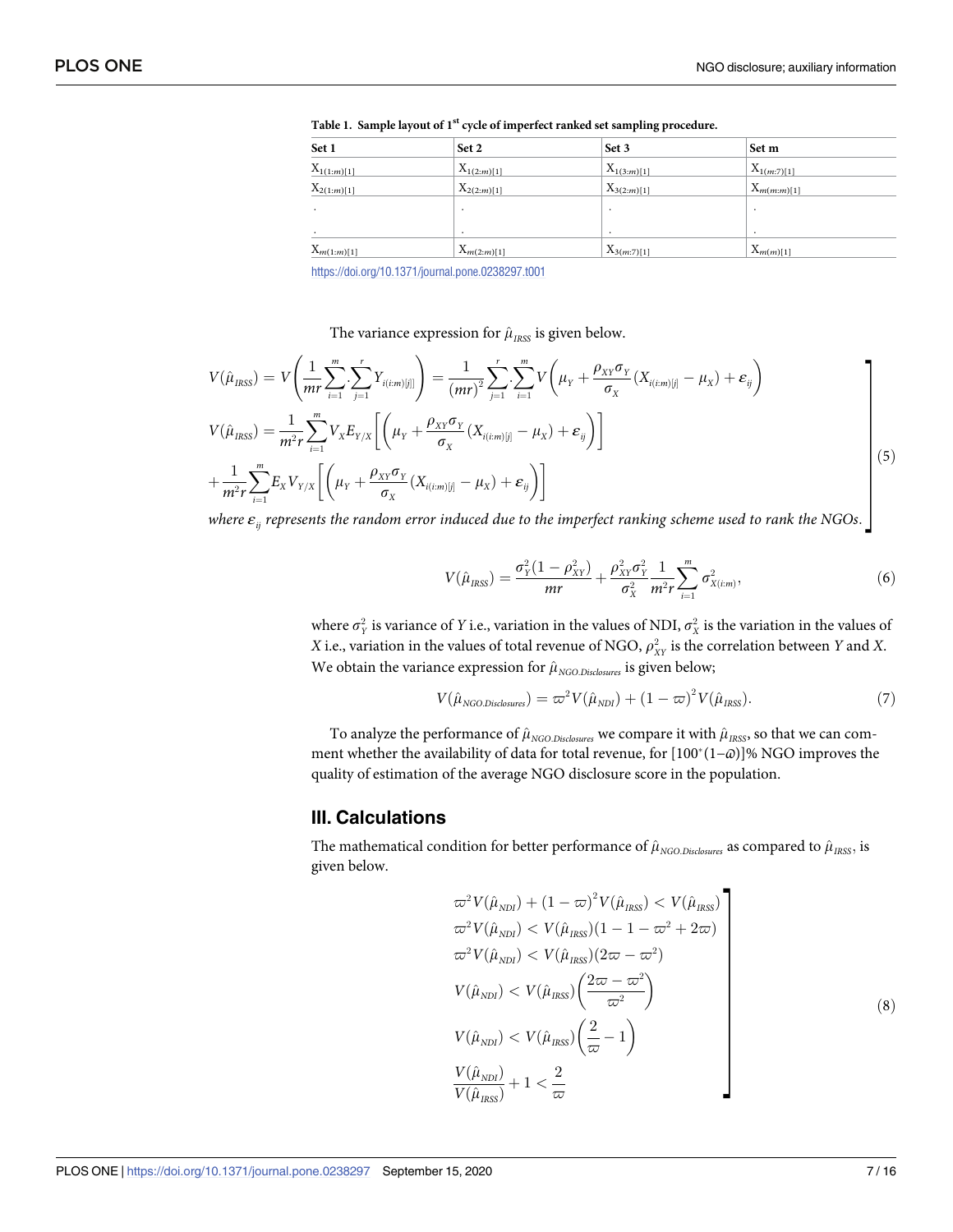$$
\varpi < \frac{2}{\frac{V(\hat{\mu}_{ND})}{V(\hat{\mu}_{IRS})} + 1} \tag{9}
$$

Note that if the denominator is less than 2, only then the condition on the weight is universally true; therefore, we reduce the above equation to the following form.

$$
\frac{V(\hat{\mu}_{NDI})}{V(\hat{\mu}_{IRS})} + 1 < 2
$$
\n
$$
V(\hat{\mu}_{NDI}) < V(\hat{\mu}_{IRS})
$$
\n
$$
(10)
$$

The denominator of the term on the left-hand side of inequality (9), can be greater than 2; even then, the inequality may hold in some cases. For one such case, consider the equations that follow.

$$
V(\hat{\mu}_{\rm RSS}) = 0.0036, \ V(\hat{\mu}_{\rm NDI}) = 0.0833, \text{ then } \frac{2}{\frac{V(\hat{\mu}_{\rm NDI})}{V(\hat{\mu}_{\rm RSS})} + 1} < 0.083 \text{ or } \varpi < 0.083.
$$

For the cases when the denominator is greater than 2, an analysis of the asymptotic behavior of the term on the right-hand side in inequality (9), leads to

$$
\frac{V(\hat{\mu}_{NDI})}{V(\hat{\mu}_{IRS})} + 1 > 2
$$
\n
$$
V(\hat{\mu}_{NDI}) > V(\hat{\mu}_{IRS})
$$
\n(11)

It must be noted that the inequality (11) is met only in some limiting cases; if the denominator is 4, then *ϖ* must be less than 0.5 to make the proposed estimator efficient. Note that the more the denominator is greater than 2, the more stringent the condition on  $\omega$  is; for instance, if the denominator is 40, then *ϖ* must be less than 0.05 to make the proposed estimator efficient. Note that use of a small value of  $\varpi$  is possible if the majority of the NGO share auxiliary information because Eq [\(1](#page-5-0)) requires that (1−*ϖ*)% share data on auxiliary variable i.e., total revenue.

# **IV. Numerical comparison of the proposed estimator with the estimator under imperfect ranked set sampling**

For the purpose of numerically observing the behavior of relative efficiency, we are reporting the cases when  $p_U = p_C = p_{Com} = 0.5$ , so, the optimal weights are given as follows,  $w_1 = w_2 =$  $w_3$  = 0.3333; where sum of weights is 1. Note that  $p_U$  is the probability that an NGO's usability score exceeds the threshold set for the usability dimension of the index proposed by Nazuk and Shabbir [[16](#page-15-0)] i.e.,  $\hat{\mu}_{NDI}$ , similarly,  $p_C$  is the probability of exceeding the corresponding threshold for the dimension of content, while  $P_{Com}$  is the probability of exceeding the corresponding threshold for the dimension of communication. The reason we have analyzed the relative efficiency of the proposed index for  $p_U = p_C = p_{Com} = 0.5$ , is the fact that variance of  $\hat{\mu}_{NDI}$  is an increasing function of  $p_U$ ,  $p_C$ , and  $P_{Com}$ , until 0.5, after which the variance starts decreasing. Therefore, we have considered the case when the variation in  $\hat{\mu}_{NDI}$  is highest; this setting reflects the scenario when the NGO' online disclosure practices are not strictly regulated, therefore, different NGO  $\hat{\mu}_{NDI}$  scores vary significantly. For the countries where the nonprofit sector is highly regulated, values of  $p_U$ ,  $p_C$ , and  $P_{Com}$  >0.5 can be used to compute the optimal weights  $w_1$ ,  $w_2$ , and  $w_3$ .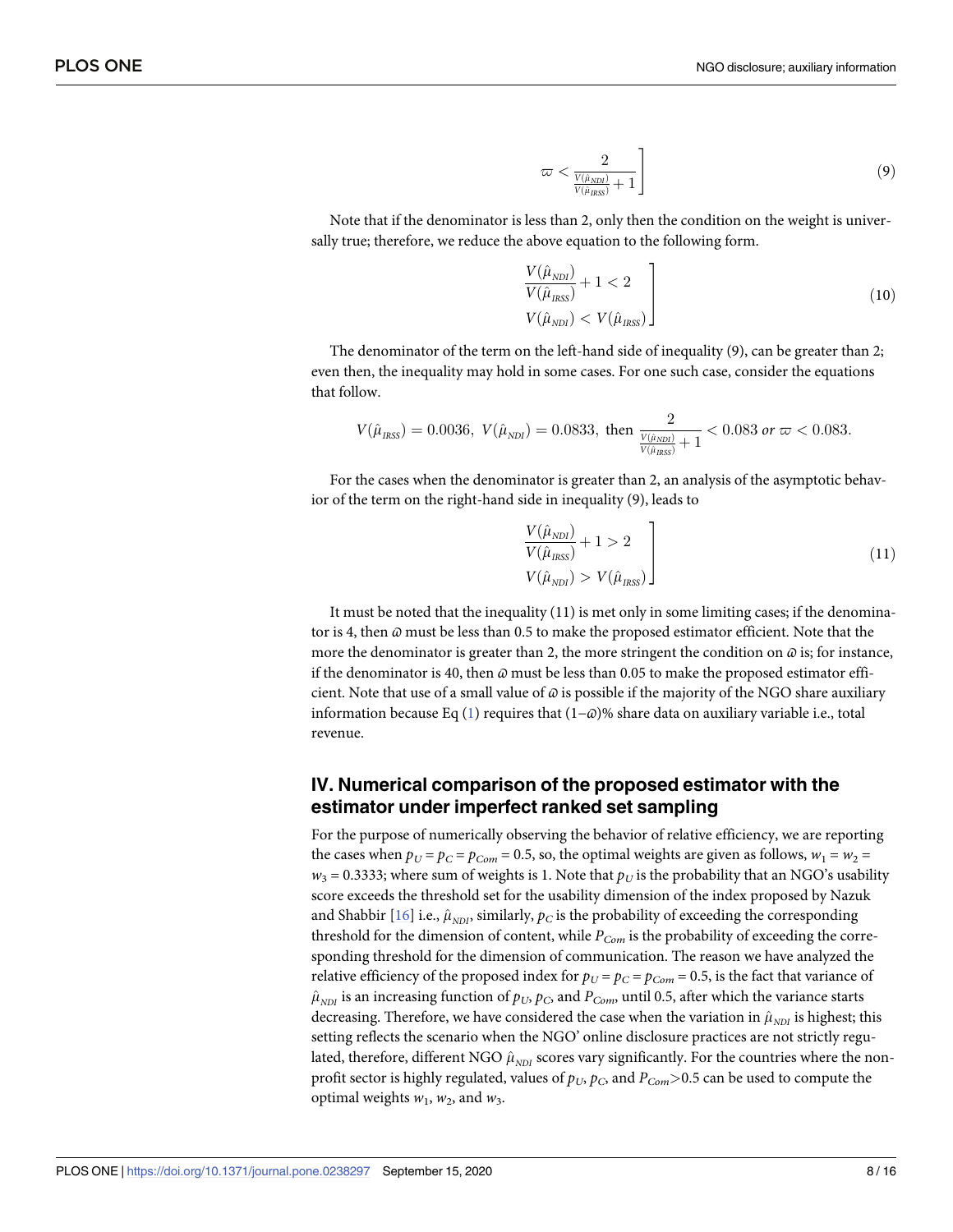| $\sigma_Y$ | $\sigma_X$ | $\rho_{XY}^2$ | m              | $\mathbf R$      | m                                                | $\hat{\omega}$ | R.E     |  |
|------------|------------|---------------|----------------|------------------|--------------------------------------------------|----------------|---------|--|
|            |            |               |                |                  | $\cdot \sigma^2_{X(i:m)}$<br>$\overleftarrow{1}$ |                |         |  |
| $10\,$     | 10         | 0.1           | 2              | $\overline{c}$   | 100                                              | 0.1            | 123.45  |  |
| 10         | 10         | 0.1           | 2              | 2                | 100                                              | 0.5            | 398.66  |  |
| $10\,$     | 10         | 0.1           | 2              | 2                | 100                                              | 0.8            | 2372.84 |  |
| 100        | 10         | 0.1           | 2              | 2                | 100                                              | 0.1            | 123.46  |  |
| 100        | 10         | 0.1           | 2              | $\boldsymbol{2}$ | 100                                              | 0.5            | 399.99  |  |
| 100        | 10         | 0.1           | 2              | $\boldsymbol{2}$ | 100                                              | 0.8            | 2498.66 |  |
| 1000       | 10         | 0.1           | 2              | 2                | 100                                              | 0.1            | 123.46  |  |
| 1000       | 10         | 0.1           | $\overline{2}$ | 2                | 100                                              | 0.5            | 400.00  |  |
| 1000       | 10         | 0.1           | 2              | $\overline{2}$   | 100                                              | 0.8            | 2499.99 |  |
| 10000      | 10         | 0.1           | 2              | $\boldsymbol{2}$ | 100                                              | 0.1            | 123.46  |  |
| 10000      | 10         | 0.1           | $\overline{2}$ | $\overline{2}$   | 100.00                                           | 0.5            | 400.00  |  |
| 10000      | 10         | 0.1           | 2              | 2                | 100.00                                           | 0.8            | 2500.00 |  |

In Table 2, one can observe that, other things remaining constant, as *ϖ* increases from 0.1 to 0.8, an approximate increase in the relative efficiency of  $\hat{\mu}_{NGO.Disclosure}$  from 123 to 2500 takes place. When variation in online disclosures of NGO is higher, the improvement in relative efficiency is more significant. This means when the disclosure practices are not strictly regulated, then NGO follow organizational culture more than external pressures for sharing information, as a result there is significant variation in the online disclosure scores. Irrespective of the pattern in <u>Table 2</u>, it is readily evident that  $\hat{\mu}_{NGO.Disdosures}$  performs much better than  $\hat{\mu}_{IRS}$ ; we have tested the response to very low values of  $\sigma_Y$ , or (and)  $\sigma_X$ , even in such scenarios  $\hat{\mu}_{NGO.Disclosure}$ performs much better than  $\hat{\mu}_{\rm{IRS}}$ . In <u>Table 3</u>, we can observe that at  $\omega$  = 0.8, an increase in  $\rho_{XY}^2$ decreases the relative efficiency of the proposed estimator, nevertheless, the proposed estimator still remains efficient. A practical interpretation of  $\overline{\text{Table 3}}$  is that when  $\rho^2_{\text{\tiny XY}}$  is high, then we must assign more weight to  $\hat{\mu}_{\text{RSS}}$  in Eq ([1\)](#page-5-0) because the auxiliary variable is strongly correlated with the study variable; therefore, it is logical to take maximum advantage of it. To better understand this, note the last row of **Table 3**,  $\rho_{XY}^2$  is high but we keep on assigning more weight to  $\hat{\mu}_{NDI}$  by using  $\hat{\omega}$  = 0.8, then we are not making the best use of the auxiliary variable, this has caused the relative efficiency to decrease as compared to the earlier rows in Table 3; despite this, the proposed estimator remains efficient than  $\hat{\mu}_{RSS}$ .

|  | Table 3. Relative efficiency of $\hat\mu_{\rm\scriptscriptstyle NGO.Disclosure}$ in comparison to $\hat\mu_{\rm\scriptscriptstyle IRSS}$ ; impact of increase in $\rho_{\rm\scriptscriptstyle XY}^2$ and $\varpi$ . |  |  |  |  |  |  |  |  |
|--|---------------------------------------------------------------------------------------------------------------------------------------------------------------------------------------------------------------------|--|--|--|--|--|--|--|--|
|--|---------------------------------------------------------------------------------------------------------------------------------------------------------------------------------------------------------------------|--|--|--|--|--|--|--|--|

| $\sigma_Y$ | $\sigma_X$ | $\rho_{XY}^2$ | m |   | m<br>$\sum \sigma^2_{X(i:m)}$<br>$i=1$ | a i | R.E     |  |
|------------|------------|---------------|---|---|----------------------------------------|-----|---------|--|
| 10         | 10         | 0.1           | 2 | 2 | 100                                    | 0.8 | 2372.84 |  |
| 10         | 10         | 0.2           | 2 | ∠ | 100                                    | 0.8 | 2370.99 |  |
| 10         | 10         | 0.3           | 2 | ∠ | 100                                    | 0.8 | 2367.79 |  |
| 10         | 10         | 0.4           | 2 | 2 | 100                                    | 0.8 | 2363.04 |  |
| 10         | 10         | 0.5           | 2 | 2 | 100                                    | 0.8 | 2356.40 |  |
| 10         | 10         | 0.6           | 2 | ∠ | 100                                    | 0.8 | 2347.36 |  |
| 10         | 10         | 0.7           | 2 | 2 | 100                                    | 0.8 | 2335.08 |  |
| 10         | 10         | 0.8           | 2 | 2 | 100                                    | 0.8 | 2318.21 |  |
| 10         | 10         | 0.9           | 2 | ∠ | 100                                    | 0.8 | 2294.38 |  |

<https://doi.org/10.1371/journal.pone.0238297.t003>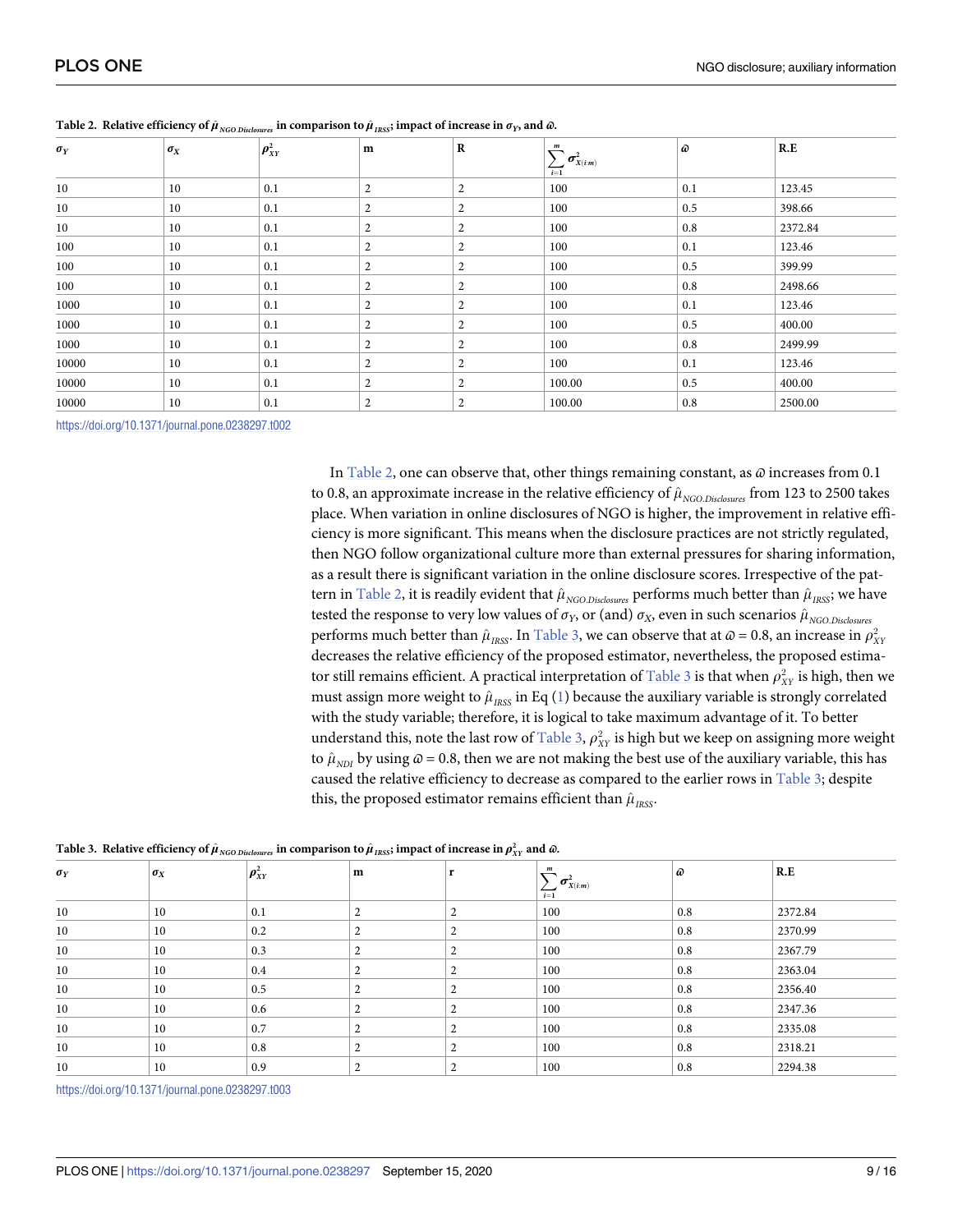|      |            | $\mathbf{m}$     | r                | $\boldsymbol{m}$ | $\hat{\omega}$      |         |                  |
|------|------------|------------------|------------------|------------------|---------------------|---------|------------------|
|      |            |                  |                  | $\sum_{i=1}$     |                     |         |                  |
| 10   | 0.1        | $\overline{2}$   | 2                | 100              | 0.1                 | 123.45  |                  |
| 100  | 0.1        | 2                | 2                | 100              | 0.5                 | 398.66  |                  |
| 500  | 0.1        | $\overline{2}$   | $\overline{2}$   | 100              | 0.8                 | 2372.23 |                  |
| 1000 | 0.1        | 2                | 2                | 100              | 0.9                 | 7857.47 |                  |
| 10   | 0.5        | $\overline{2}$   | $\overline{2}$   | 100              | 0.1                 | 123.45  |                  |
| 100  | 0.5        | 2                | 2                | 100              | 0.5                 | 398.23  |                  |
| 500  | 0.5        | $\overline{2}$   | $\overline{c}$   | 100              | 0.8                 | 2334.07 |                  |
| 1000 | 0.5        | $\overline{2}$   | 2                | 100              | 0.9                 | 7353.36 |                  |
| 10   | 0.8        | $\boldsymbol{2}$ | $\boldsymbol{2}$ | 100              | 0.1                 | 123.45  |                  |
| 100  | 0.8        | 2                | 2                | 100              | 0.5                 | 396.36  |                  |
| 500  | 0.8        | $\overline{2}$   | 2                | 100              | 0.8                 | 2177.57 |                  |
| 1000 | 0.8        | 2                | 2                | 100              | 0.9                 | 5714.98 |                  |
|      | $\sigma_X$ | $\rho_{XY}^2$    |                  |                  | $\sigma^2_{X(i:m)}$ |         | $\overline{R.E}$ |

<span id="page-10-0"></span>

In <u>Table 4</u>, to analyze the performance of  $\hat{\mu}_{\text{NGO(Disclosure)}}$  with an increase in the value of  $\rho_{XY}^2$ , we simulated the values of relative efficiency for  $\rho_{XY}^2$  between [0.1, 0.8]; for  $\omega = 0.1$ , the value of relative efficiency is 123, approximately. For  $\varpi = 0.5$ , the value of relative efficiency is 400, approximately; while for  $\omega$ >0.5, the value of relative efficiency is inversely proportional to  $\rho^2_{\rm XY}$ , for instance, at  $\omega = 0.8$ , as  $\rho_{XY}^2$  increases the relative efficiency of  $\hat{\mu}_{NGO.Disclosure}$  decreases, because if there is a higher correlation between online disclosures and total revenue we should weigh  $\hat{\mu}_{RSS}$  in Eq ([1](#page-5-0)) but keeping  $\hat{\omega}$  = 0.8 means we are giving 80% weight to  $\hat{\mu}_{NDI}$ . In Table 4, one can observe that when an increase in variation in total revenue i.e.,  $\sigma_X$ , is accompanied by an increase in *ϖ*, then the relative efficiency starts improving significantly. This means if there are NGO with diverse values of total revenue then we should rely more on  $\hat{\mu}_{NDI}$ ; this means that in the presence of a heterogeneous sample, there is a need to introduce a stratified version of  $\hat{\mu}_{NGO,Disclosure}$ . However, one must observe that even the simple randomly sampled version of Eq [\(1](#page-5-0)), retains the efficiency of  $\hat{\mu}_{NGO,Disclosure}$ ; in simple words even if one does not choose  $\hat{\omega}$  cautiously, performance of  $\hat{\mu}_{NGO\,Dist{O}3W}$ , remains better than  $\hat{\mu}_{IRS}$ . In Tables 5 and [6](#page-11-0), one can

Table 5. Relative efficiency of  $\hat{\mu}_{NGO.Disclosure}$  in comparison to  $\hat{\mu}_{IRS}$ ; impact of increase in m.

| $\sigma_Y$ | $\sigma_X$ | $\rho_{\scriptscriptstyle XY}^2$ | m     | r                | m                                  | $\hat{\omega}$ | R.E    |
|------------|------------|----------------------------------|-------|------------------|------------------------------------|----------------|--------|
|            |            |                                  |       |                  | $\sum_{i=1}^{n} \sigma_{X(i:m)}^2$ |                |        |
|            |            |                                  |       |                  |                                    |                |        |
| 10         | 100        | 0.1                              | 2     | 5                | 1000                               | 0.1            | 123.44 |
| 10         | 100        | 0.1                              | 5     | 2                | 1000                               | 0.1            | 123.44 |
| $10\,$     | 100        | 0.1                              | 10    | 2                | 1000                               | 0.1            | 123.43 |
| 10         | 100        | 0.1                              | 20    | $\boldsymbol{2}$ | 1000                               | 0.1            | 123.41 |
| $10\,$     | 100        | 0.1                              | 50    | 2                | 1000                               | 0.1            | 123.33 |
| $10\,$     | 100        | 0.1                              | 100   | $\overline{2}$   | 1000                               | 0.1            | 123.20 |
| $10\,$     | 100        | 0.1                              | 150   | $\overline{2}$   | 1000                               | 0.1            | 123.07 |
| $10\,$     | 100        | 0.1                              | 200   | 2                | 1000                               | 0.1            | 122.95 |
| $10\,$     | 100        | 0.1                              | 300   | 2                | 1000                               | 0.1            | 122.69 |
| 10         | 100        | 0.1                              | 500   | $\overline{2}$   | 1000                               | 0.1            | 122.19 |
| $10\,$     | 100        | 0.1                              | 1000  | $\boldsymbol{2}$ | 1000                               | 0.1            | 120.94 |
| 10         | 100        | 0.1                              | 11000 | 2                | 1000                               | 0.1            | 100.49 |

<https://doi.org/10.1371/journal.pone.0238297.t005>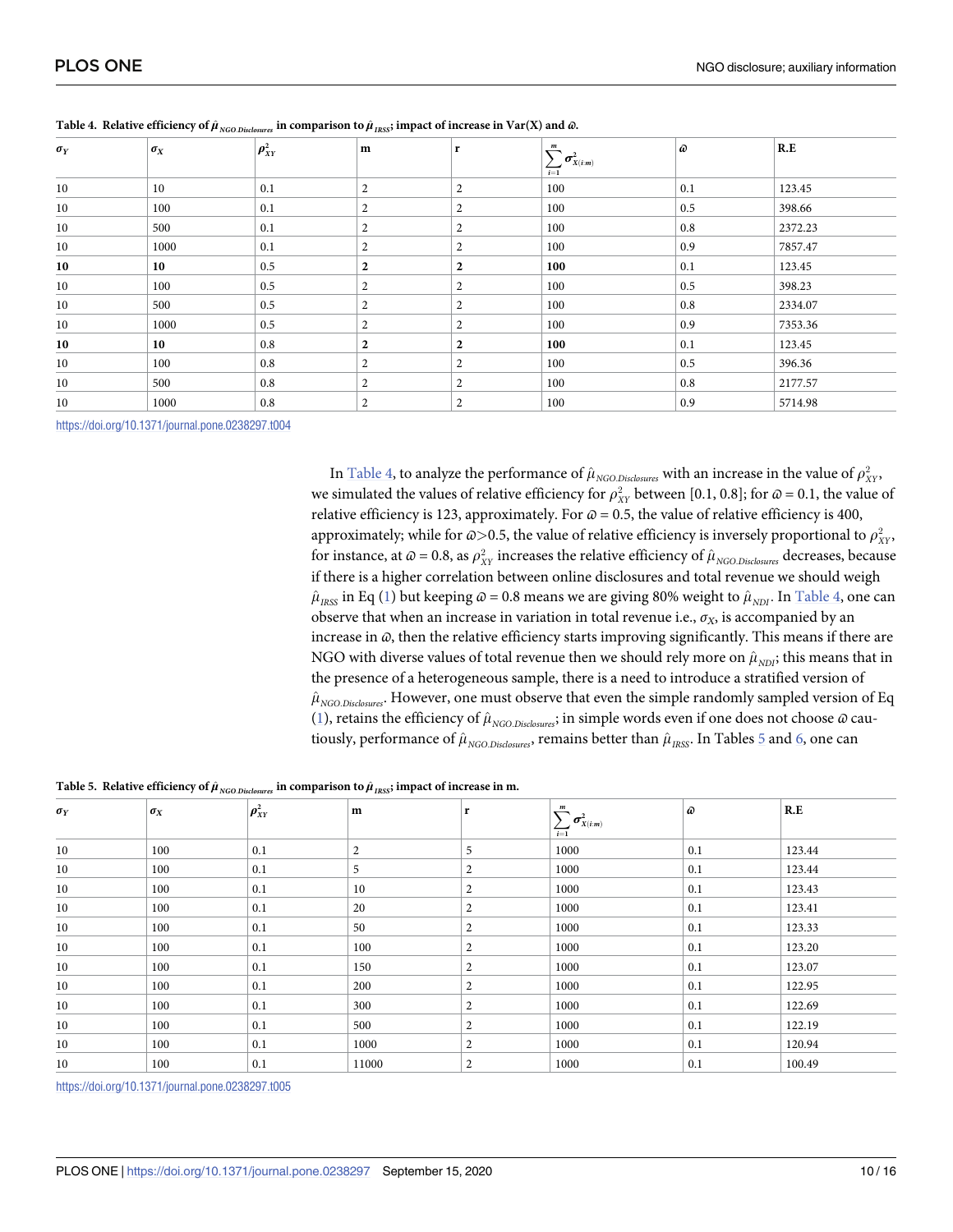| $\sigma_Y$ | $\sigma_X$ | $\rho_{XY}^2$ | M         | r              | $\boldsymbol{m}$<br>$\sigma^2_{X(i:m)}$<br>$\sum_{i=1}$ | $\hat{\omega}$ | R.E    |
|------------|------------|---------------|-----------|----------------|---------------------------------------------------------|----------------|--------|
|            |            |               |           |                |                                                         |                |        |
| 2000       | 1000       | 0.5           | 2         | $\overline{2}$ | 10000                                                   | 0.1            | 123.46 |
| 2000       | 1000       | 0.5           | 5         | $\overline{2}$ | 10000                                                   | 0.1            | 123.46 |
| 2000       | 1000       | 0.5           | 10        | 2              | 10000                                                   | 0.1            | 123.46 |
| 2000       | 1000       | 0.5           | 20        | $\overline{2}$ | 10000                                                   | 0.1            | 123.46 |
| 2000       | 1000       | 0.5           | 50        | $\overline{2}$ | 10000                                                   | 0.1            | 123.46 |
| 2000       | 1000       | 0.5           | 100       | $\overline{2}$ | 10000                                                   | 0.1            | 123.46 |
| 2000       | 1000       | 0.5           | 150       | 2              | 10000                                                   | 0.1            | 123.46 |
| 2000       | 1000       | 0.5           | 200       | $\overline{2}$ | 10000                                                   | 0.1            | 123.46 |
| 2000       | 1000       | 0.5           | 300       | $\overline{2}$ | 10000                                                   | 0.1            | 123.46 |
| 2000       | 1000       | 0.5           | 500       | 2              | 10000                                                   | 0.1            | 123.46 |
| 2000       | 1000       | 0.5           | 1000      | $\overline{2}$ | 10000                                                   | 0.1            | 123.46 |
| 2000       | 1000       | 0.5           | 340000000 | 2              | 10000                                                   | 0.1            | 100.11 |

<span id="page-11-0"></span>

| Table 6. Relative efficiency of $\hat{\mu}_{NGO\,Disloss}$ in comparison to $\hat{\mu}_{RSS}$ ; impact of increase in m, for larger variation in the study variable, and the auxiliary variable. |  |  |  |  |
|--------------------------------------------------------------------------------------------------------------------------------------------------------------------------------------------------|--|--|--|--|
|--------------------------------------------------------------------------------------------------------------------------------------------------------------------------------------------------|--|--|--|--|

observe that an increase in *m* results in a loss in the relative efficiency of the proposed estimator; however, very large value of *m* is required to render the proposed estimator as inefficient.

# **V. Guidelines to calculate the proposed index**

To influence the policymakers and stakeholders, any statistical methodology must be easy to understand; therefore, we have summarized the proposed methodology in a concise manner. The following steps may be followed to adopt the proposed methodology.

- 1. Observe the percentage of NGO that: share auxiliary information on their websites versus those that do not share such information.
- 2. For those who do not share the auxiliary information, calculate NDI.
- 3. Those who share the information, randomly select *m* NGO, arrange these in ascending order of the auxiliary information, then choose the NGO with the minimum value of auxiliary information, and calculate it's NDI.
- 4. Randomly select another set of "*m*" NGO, arrange these in ascending order of the auxiliary information, then choose the NGO with second minimum value of auxiliary information, and calculate its NDI. Similarly, select third minimum in the third set, fourth minimum in the fourth set, and so on up to the *mth* set.
- 5. This completes one cycle of the imperfect ranked set sampling procedure.
- 6. Repeat step (3) to (4) "*r*" times to generate NDI values for "*mr*" NGO. Calculate the average score of disclosure scores through NDI in the set of "*mr*" NGO.
- 7. In the set of "*mr*" NGO, calculate:  $\sigma_Y^2$  i.e., variance of online disclosure scores,  $\rho_{XY}^2$  i.e., correlation between the online disclosure scores and the auxiliary information,  $\sigma_{\chi}^2$  i.e., variance of auxiliary information, and  $\sigma^2_{X(i:m)}$  i.e. variance of the  $i^{th}$  minimum value of the auxiliary variable, for instance, we can easily calculate the variance of *r* values corresponding to the 1<sup>st</sup> minimum value of the auxiliary variable.
- 8. Use Eq ([6\)](#page-7-0) to calculate  $V(\hat{\mu}_{\text{RSS}})$ .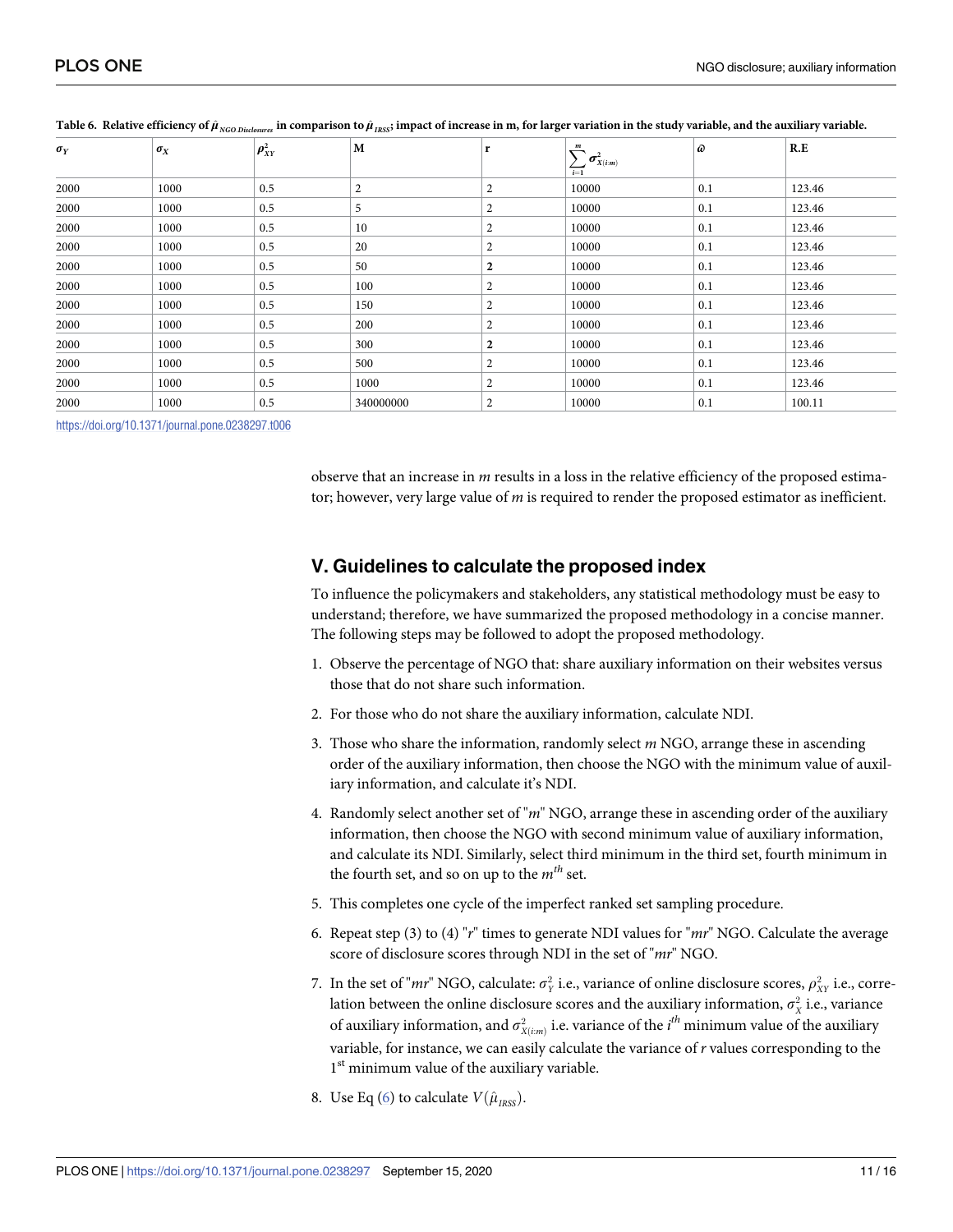<span id="page-12-0"></span>9. Decide the thresholds for usability, content, and communication; if no such help is available through similar studies then use sample average, for instance, if the 32 indicators of content generate such values that their average is 2.5 then  $p_{U} = \begin{bmatrix} 0, \textit{ if } NGO \textit{ score} \leq 2.5 \ 1, \textit{ if } NGO \textit{ score} > 2.5 \end{bmatrix}$  $\frac{1}{2}$   $\frac{1}{2}$   $\frac{1}{2}$   $\frac{1}{2}$ . We can

use such an average that is a fair representative of the balance point of data i.e., arithmetic mean if the data is not markedly skewed, or median in the case of markedly skewed distribution of NDI scores. Similarly, calculate  $p_C$ , and  $p_{COM}$ , then use Eq [\(3\)](#page-6-0) to calculate optimum weights required for computation of NDI. Using the values of these probabilities, and weights, calculate variance of NDI through Eq  $(4)$  $(4)$  $(4)$ .

- 10. Compare  $V(\hat{\mu}_{\text{r}_\text{RSS}})$  with  $V(\hat{\mu}_{\text{NDI}})$ .
- 11. Calculate  $\frac{V(\hat{\mu}_{NDI})}{V(\hat{\mu}_{IRSS})}$  + 1, if it is less than 2, then we can safely use any value of  $\hat{\omega}$ . If  $\frac{V(\hat{\mu}_{NDI})}{V(\hat{\mu}_{IRSS})} + 1 > 2$ , then look for a suitable value of  $\alpha$  required to render NDIA or  $\hat{\mu}_{NGO.Disclosures}$ , efficient, if there is a plausible value then compute NDIA or  $\hat{\mu}_{NGO.Disclosures}$ , otherwise rely only on NDI by taking  $\omega = 1$ .

#### **VI. Discussion and conclusions**

This paper discussed the potential of an index to monitor the online disclosure practices of non-governmental organizations (NGO), with a view to enable the stakeholders of the nonprofit sector to analyze different dimensions of accountability. Our approach offers a new methodology of monitoring accountability through the information shared on the NGO websites. Application of the proposed index i.e., NGO Disclosure Index under Auxiliary Information (NDIA), is possible with basic knowledge of mathematics; nevertheless, NGO (or the relevant regulatory body) can request support from a quantitative expert to calculate the value of NDIA. Significance of this study roots from the fact that there is qualified documented evidence of theoretical statisticians exploring the potential of complex sampling schemes to offer accountability related solutions to the nonprofit sector; moreover, a relatively simple guide for following the proposed methodology is showcased. Furthermore, technology can be used to facilitate application, e.g., an app can be built to help calculate scores. Similarly, automated measures for implementing our approach at a large (big data) scale can also be considered, e.g., AI (Artificial Intelligence) and NLP (Natural Language Processing) tools could be created to automatically analyze and score websites [\[45–47](#page-16-0)].

The post-Cold War era has witnessed a global inclination towards judicious use of authority by the governments. Several international and transnational regulatory organizations have emerged to control the global administrative space, such as the Basel Committee on Banking Supervision, The International Association of Insurance Fraud Agencies, United Nations, World Trade Organizations, The Financial Action Task Force on Money Laundering, Customs-Trade Partnership Against Terrorism, The Open Group, and World Customs Organization. Existence of so many regulatory organizations is sometimes debated as suboptimal, primarily because of the occasionally reported high profile negative events involving these organizations; nevertheless, one cannot label all these efforts as futile. Meaningful contributions from independent researchers are required to offer solutions for accountability paradigms that can facilitate the administration of the ambitious frameworks like GAL. In this context, the case of a global model of NGO regulation is even more intricate, because NGO regulatory frameworks are diverse even at a national level; a global model of NGO accountability requires an objective method through which stakeholders can evaluate the transparency of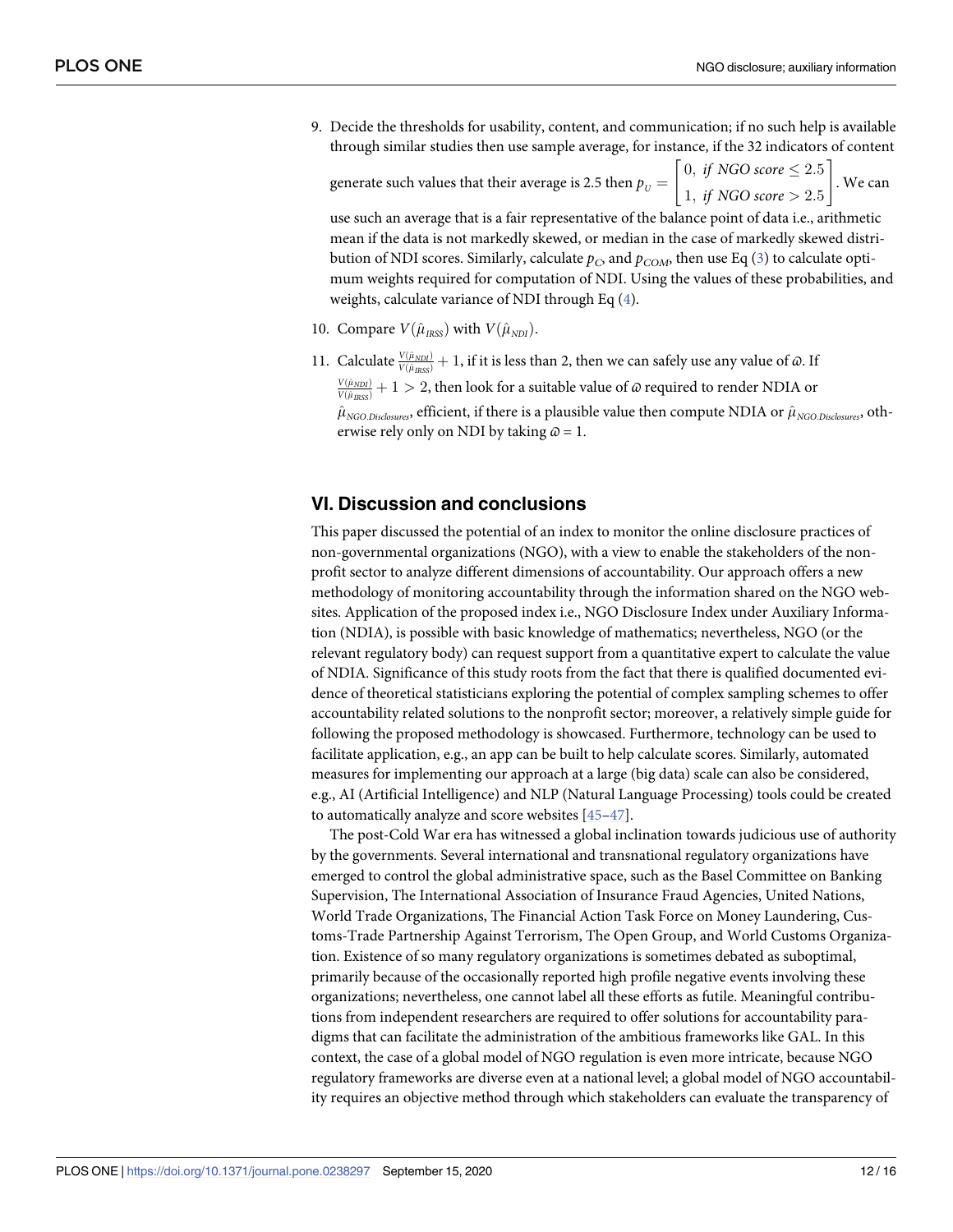<span id="page-13-0"></span>NGO. Although physical scrutiny (like audits and onsite inspections) of NGO across the world is a vital (albeit resource heavy) task; disclosure analysis of NGO websites can be a less demanding (yet highly effective) complementary pursuit. This study focuses on the importance of cyberspace; NGO disseminating information that may benefit various stakeholders in the hierarchy, for example, downward accountability towards the beneficiaries, and upward accountability towards regulatory bodies and relevant governmental departments. Although the proposed disclosure index is designed to analyze the quality of information shared online by the NGO, it can be used as a parallel form of accountability to conjoin or compare the information shared through different mediums i.e., online and offline. Moreover, it can help regulatory bodies create public information portals providing key information about NGO (including NDIA scores) in an accessible and transparent manner. National NDIA scores can be calculated for NGO working in different countries; the nonprofit sector in different countries can be ranked according to the quality of online disclosures. Similarly, a conglomeration of NGO can be defined according to different criteria, such as location of head office, thematic service areas, and years of work. NDIA can be calculated in each conglomerate, this can facilitate (even enable) informed policy actions, for instance, training the officials of a conglomerate with suboptimal performance about online disclosures.

The developed world has taken dedicated efforts to regulate the NGO sector through nonprofit accountability clubs and regulatory bodies, such as Global Reporting Initiatives, Charity Commission, GuideStar, Charity Review Council, GiveWell, Canada Revenue Agency, The Charity Commission of Northern Ireland, the Japan Association of Charitable Organizations, The Australian Charities and Not-for-Profits Commission, and Change Path. Although the developed world has taken considerable steps in the domain of the nonprofit sector's regulation, episodes of suboptimal activities are still reported, such as the case of Greenpeace that faced public outrage due to the Brent Spar scandal in 1995 [\[48\]](#page-16-0), or the case of a senior director in a Japanese NGO, who forged records and falsely declared stoneware, as priceless antiques [\[49\]](#page-16-0). In 2015, four charities that claimed to work for cancer patients faced charges of corruption; Federal Trade Commission of USA labeled Cancer Fund of America (CFA), Cancer Support Services (CSS), Children's Cancer Fund of America (CCFOA), and The Breast Cancer Society (BCS) as duplicitous entities [\[50\]](#page-16-0). The developing and under-developed countries are increasingly becoming aware of the important task of NGO regulation; however, an arduous level of effort is required to regulate the nonprofit sector in such countries. For example, consider the case of Burundi, where NGO can only get registered by physically visiting Bujumbura (the capital city of Burundi), cost of registration is very high, and many documents required for registration are only available in hard copy from the Ministry of Home Affairs [\[51\]](#page-16-0). Even in some upper-middle-income countries [\[52\]](#page-16-0), regulations of NGO require improvements, for instance, in the Republic of Columbia, the Public Registries of Chambers of Commerce is the core regulatory body responsible for registration of all types of nonprofit organizations; the exact number of NGO working in the country is not documented; moreover, the website of the Chambers of Commerce lacks a direct link to any nonprofit accountability club working in Columbia [\[53\]](#page-16-0).

The vision of the world as a cosmopolitan community cannot be actualized without designing uniform standards of accountability; dedicated efforts are required for all sectors, including the global nonprofit sector. Attaining this level of efficient regulatory frameworks seems challenging, especially when the watchdogs are also doubted by the public; Blitt [\[54\]](#page-16-0) presented the case for the need of efficient regulatory frameworks that can work without government intervention. This study is an effort to provide a statistically efficient, and pragmatic online solution to monitor the nonprofit sector; it showcases a low-cost solution for accountability, based on website analyses. Mathematical evaluation of the proposed index shows its ability to supersede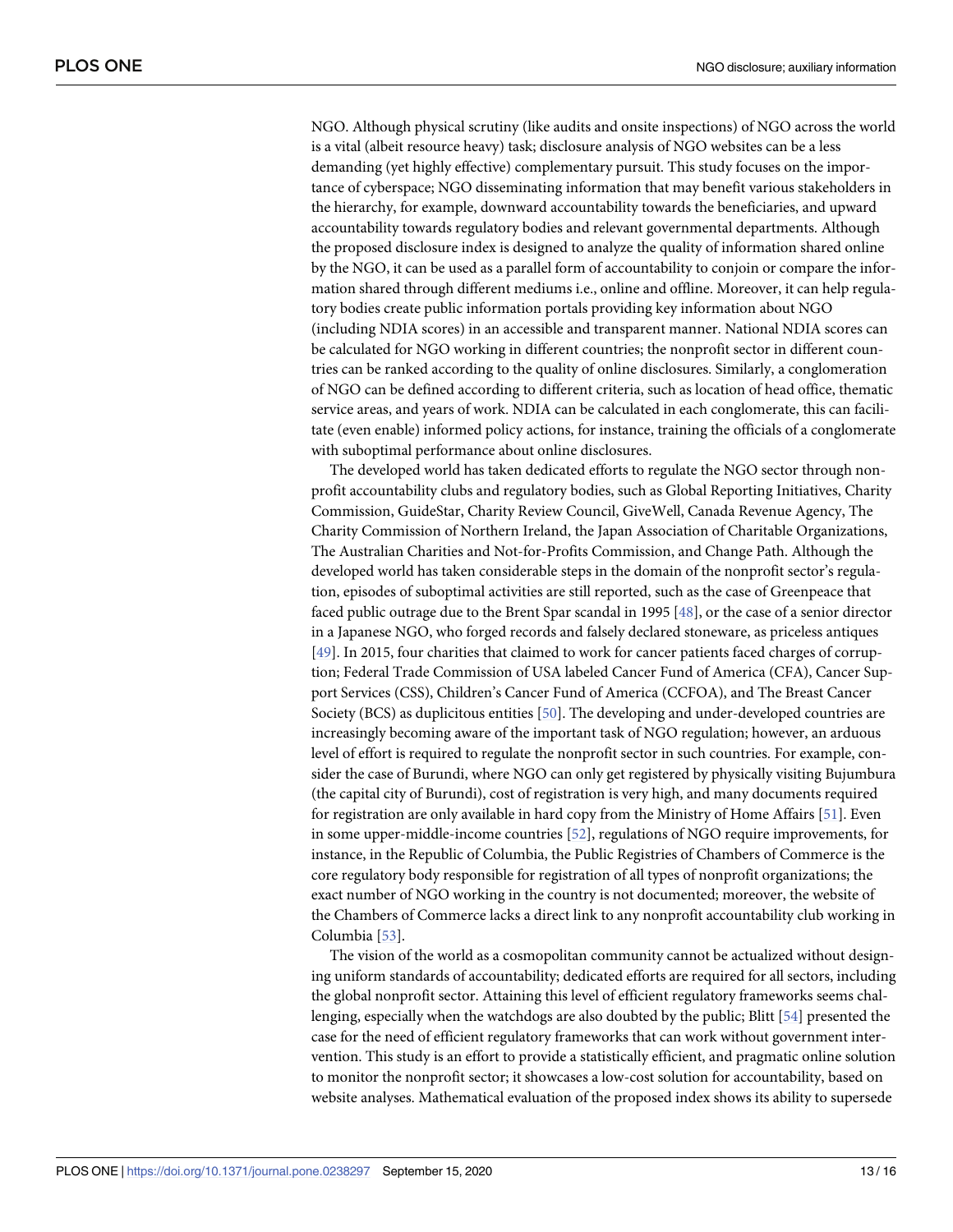<span id="page-14-0"></span>simple estimators under imperfect ranked set sampling scheme. The idea purported by the current study relies on the segregation of indicators clubbed in the NDI, while the indicators are comprehensive; nevertheless, future researchers can add innovative details to improve the website analytics of NGO. Researchers can embed information technology with the proposed methodology, for instance, tools could be built for automated calculation of the online disclosure index scores. Similarly, AI and NLP tools could be created for proactive monitoring (and hence regulation) of NGO through semi or fully automated analysis of their website content [\[55,](#page-16-0) [56\]](#page-16-0).

### **Supporting information**

**S1 [Data](http://www.plosone.org/article/fetchSingleRepresentation.action?uri=info:doi/10.1371/journal.pone.0238297.s001). Simulations file plos one.** (XLSX)

# **Acknowledgments**

We would like to thank the reviewers who helped us improve this manuscript.

# **Author Contributions**

**Conceptualization:** Ayesha Nazuk, Sadia Nadir.

**Formal analysis:** Ayesha Nazuk, Ali R. Ansari.

**Methodology:** Ayesha Nazuk.

**Project administration:** Ayesha Nazuk.

**Supervision:** Raheel Nawaz.

**Validation:** Sadia Nadir.

**Writing – original draft:** Ayesha Nazuk.

**Writing – review & editing:** Sadia Nadir, Ali R. Ansari, Raheel Nawaz.

#### **References**

- **[1](#page-1-0).** Friedman TL. The world is flat: A brief history of the twenty-first century. 1st ed. New York, USA: Farrar, Straus and Giroux; 2005.
- **[2](#page-2-0).** Kahneman D. Thinking fast and slow. New York, USA: Farrar, Straus and Giroux; 2011.
- **[3](#page-2-0).** Rodrı´guez MMG, Perez CC, Godoy ML. Drivers for the proactive online disclosure of information in the NGO sector: The Colombian case. Onl Info Rev.2014 Sep 9; 38(6):769–87.
- **[4](#page-2-0).** Casini L. Global administrative law. In: Dunoff JL, Pollack MA, editors. International legal theory: Foundations and frontiers, Cambridge University Press; 2019, Available from: [https://papers.ssrn.com/sol3/](https://papers.ssrn.com/sol3/papers.cfm?abstract_id=3328120) [papers.cfm?abstract\\_id=3328120](https://papers.ssrn.com/sol3/papers.cfm?abstract_id=3328120).
- **[5](#page-2-0).** Kingsbury B. The concept of "Law" in global administrative law. Eur J Int Law.2009 Feb 1; 20(1):23–57.
- **[6](#page-2-0).** Kirsch DC. Accountability in children's development organizations [dissertation]. Toronto (CAN): University of Toronto; 2013.
- **[7](#page-2-0).** World Trade Organization [Internet]. Marrakesh agreement establishing the World Trade Organization; c2019 [cited 2019 Aug 10]. World Trade Organization; [about 19 screens], Available from: [https://www.](https://www.wto.org/english/docs_e/legal_e/04-wto_e.htm) [wto.org/english/docs\\_e/legal\\_e/04-wto\\_e.htm](https://www.wto.org/english/docs_e/legal_e/04-wto_e.htm).
- **[8](#page-2-0).** World Trade Organization [Internet]. WT/L/162: Guidelines for arrangements on relations with non-governmental organizations; 1996. [cited 2019 Aug 10]. World Trade Organization; [about 2 screens], Available from: [https://www.wto.org/english/forums\\_e/ngo\\_e/162.pdf](https://www.wto.org/english/forums_e/ngo_e/162.pdf).
- **[9](#page-3-0).** Nazuk A. Social Sector Organizations in Pakistan and Assessment of their E- Accountability Practices [dissertation]. Islamabad (PAK): Quaid E Azam University; 2019.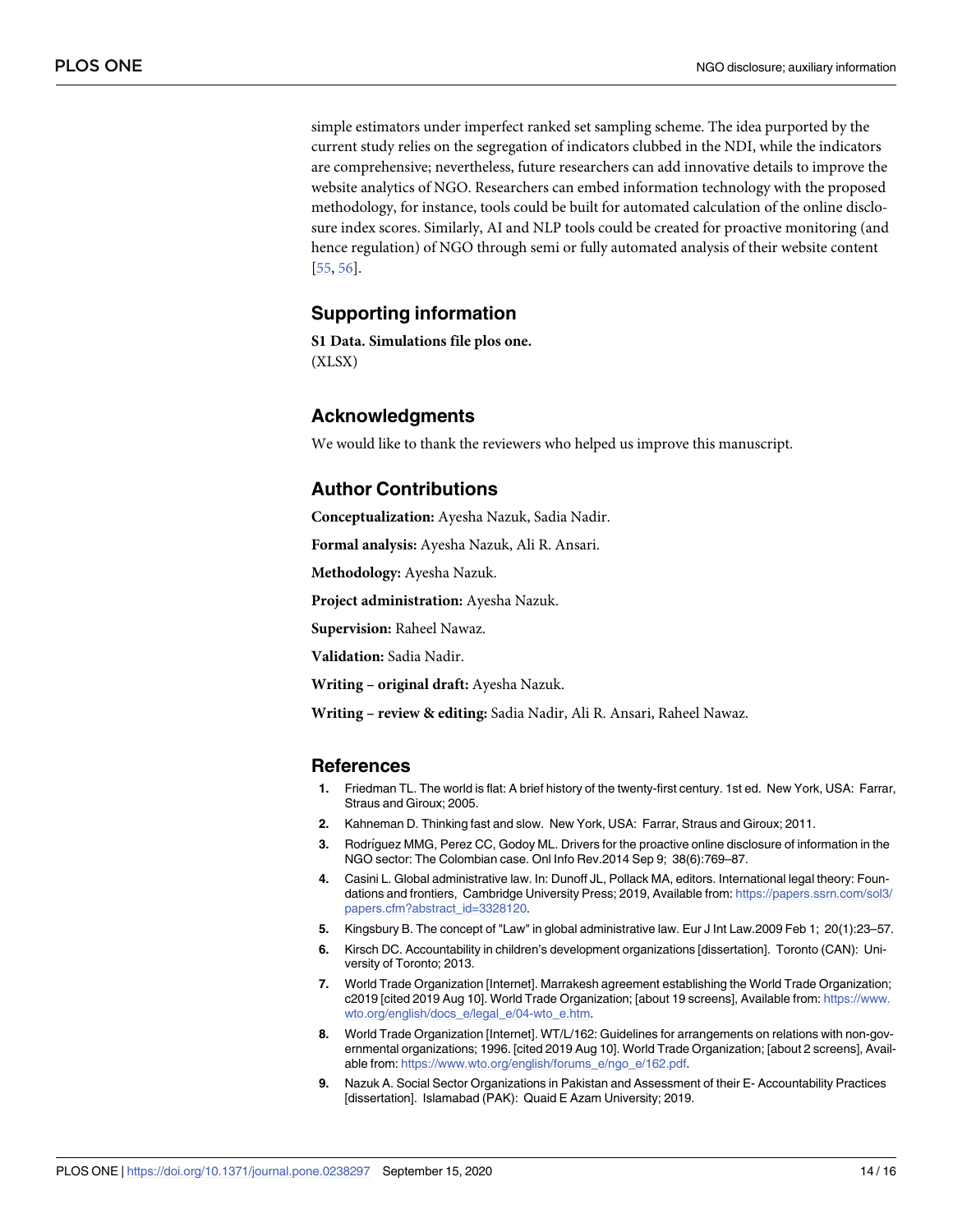- <span id="page-15-0"></span>**[10](#page-3-0).** Haji S, Neichin G. Building successful online communities. In: Hart T, Greenfield JM, Jhonston M, editors. Nonprofit internet strategies: best practices for marketing, communications and fundraising, New Jersey, USA: John Wiley & Sons; 2005, p. 84–9.
- **11.** Baker T. Inspiring donors online: How your message can make people feel extraordinary. In: Nonprofit internet strategies: best practices for marketing, communications and fundraising, Hoboken, New Jersey, USA: John Wiley & Sons; 2005, p. 111–8.
- **[12](#page-3-0).** Johnston M. Annual giving: acquiring, cultivating, soliciting, and retaining online donors" In: Nonprofit internet strategies: best practices for marketing, communications and fundraising, Hoboken, New Jersey, USA: John Wiley & Sons; 2005, p. 176–98.
- **[13](#page-3-0).** Ebrahim A. Accountability in practice: Mechanisms for NGO. Wor Dev. 2003 May; 31(5): 813–29.
- **[14](#page-3-0).** Ebrahim A. Accountability myopia: Losing sight of organizational learning. Nonpr. Vol Sec Quar. 2005 Mar 1; 34(1): 56–87.
- **[15](#page-3-0).** Servos CM, Marcuello C. NGO, corporate social responsibility, and social accountability: Inditex vs. Clean Clothes. Dev Prac. 2007 Nov 22; 17(3), 393–403.
- **[16](#page-4-0).** Nazuk A, Shabbir J. A new disclosure index for Non-Governmental Organizations. PLOS One [Internet]. 2018 Feb 21 [cited 2019 Sep 15]; 13(2): [about 18 p.]. Available from: [https://doi.org/10.1371/journal.](https://doi.org/10.1371/journal.pone.0191337) [pone.0191337.](https://doi.org/10.1371/journal.pone.0191337)
- **[17](#page-3-0).** Charnovitz S. Accountability of non-governmental organizations in NGO accountability: politics, principles and innovations. GWU Legal Studies Research Paper No. 145 [Internet]. 2006 Apr 1; [about 40 p.]. USA: George Washington University; Available from: [https://papers.ssrn.com/sol3/papers.cfm?](https://papers.ssrn.com/sol3/papers.cfm?abstract_id=716381) [abstract\\_id=716381.](https://papers.ssrn.com/sol3/papers.cfm?abstract_id=716381)
- **[18](#page-3-0).** Vaccaro A, Madsen P. Corporate dynamic transparency: the new ICT-driven ethics? Eth and Inf Tech. 2009 Jun 3; 11(2), 113–22.
- **[19](#page-3-0).** Voitkane S, Jakusonoka I. Assessment of the financial performance transparency of public benefit organisations. Eco Cul. 2019 Jul 20; 16(1), 46–57.
- **[20](#page-3-0).** Boire JT, Prakash A. Accountability org: Online disclosures by US nonprofits. Volun Int J Vol Nonpr. 2015 May 10; 26(2), 693–719.
- **[21](#page-3-0).** Do SJ, Davey H, Coy D. Assessing accountability of organizations using the internet to report: South Korean local government. J Fin Manag Pub Ser. 2019 Jul 12(1): 1–26.
- **[22](#page-3-0).** Bloodgood EA, Boire JT, Prakash A. National styles of NGO regulation. Nonpr Vol Sec Quar. 2014 Mar 21; 43(4): 716–36.
- **[23](#page-4-0).** Internal Revenue Services [Internet]. Return of Organization Exempt From Income Tax. 2019- [cited 2019 Aug 10]. Department of the Treasury; [about 25 screens], Available from: [https://www.irs.gov/pub/](https://www.irs.gov/pub/irs-pdf/f990.pdf) [irs-pdf/f990.pdf.](https://www.irs.gov/pub/irs-pdf/f990.pdf)
- **[24](#page-4-0).** GuideStar [Internet] Financial Scan. c2016 [cited 2019 Jul 5]. Guidestar; [about 8 screens], Available from: <http://learn.guidestar.org/products/nonprofit-data-solutions/financial-scan>
- **[25](#page-4-0).** ProPublica [Internet] ProPublica. c2019 [cited Jun 11]. ProPublica; [about 8 screens], Available from: <https://www.propublica.org/>.
- **[26](#page-4-0).** Charities Services [Internet] Charities Services: Nga Ratonga Kaupapa Atawhai; n.d. [cited 2018 Sep 2]. Charities Services, New Zealand; [about 2 screens], Available from: <https://www.charities.govt.nz/>
- **[27](#page-4-0).** External Reporting Board [Internet] External Revenue Board: Auditing Standards; c2019 [cited 2019 Dec 2]. External Reporting Board, New Zealand; [about 7 screens], Available from: [https://www.xrb.](https://www.xrb.govt.nz/assurance-standards/auditing-standards/) [govt.nz/assurance-standards/auditing-standards/.](https://www.xrb.govt.nz/assurance-standards/auditing-standards/)
- **[28](#page-4-0).** Uvin P, Jain PS, Brown LD. Think large and act small: Toward a new paradigm for NGO scaling up," Wor Dev. 2000 Aug; 28(8): 716–36.
- **[29](#page-4-0).** Adams CA, Hill WY, Roberts CB. Corporate social reporting practices in Eastern Europe: Legitimating corporate behavior? The Bri Acc Rev. 1998 Mar; 30(1): 1–21.
- **[30](#page-4-0).** Mickey MR. Some finite population unbiased ratio and regression estimators. J Amer Statl Assoc. 1959 Sep; 54(287): 594–612.
- **31.** Rao PSRS. 18 Ratio and regression estimators. Hbok Stat. 1988; 6: 449–68.
- **32.** Kadilar C, Cingi H. Ratio estimators in simple random sampling. App Math Compu. 2004 Apr; 151(3): 893–902.
- **33.** Lu J, Yan Z. A class of ratio estimators of a finite population mean using two auxiliary variables. PLOS One [Internet]. 2014 Feb 24; 9(2): [about 18 p.]. Available from: [https://journals.plos.org/plosone/](https://journals.plos.org/plosone/article?id=10.1371/journal.pone.0089538) [article?id=10.1371/journal.pone.0089538](https://journals.plos.org/plosone/article?id=10.1371/journal.pone.0089538)
- **34.** Abid M, Abbas N, Nazir HZ, Lin Z. Enhancing the mean ratio estimators for estimating population mean using non-conventional location parameters. Rev Colo Esta. 2016 Jan 1; 39(1): 63–79.